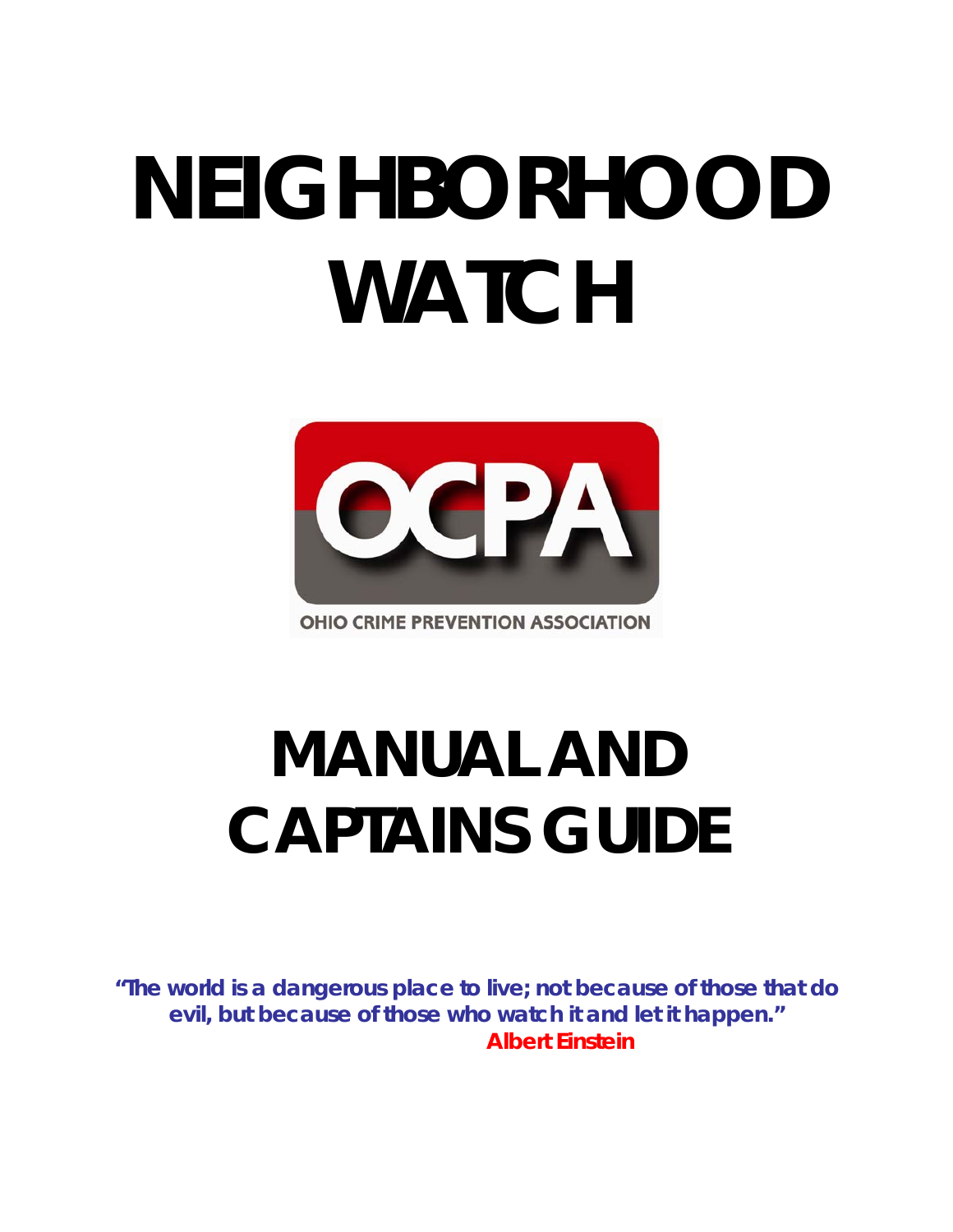

### **Table Of Contents**

| Can I Begin a Watch Program                    | 3              |
|------------------------------------------------|----------------|
| Organizing a Watch Program                     | 4              |
| <b>Neighborhood Watch, The Meeting</b>         | $\overline{7}$ |
| Neighborhood Watch Flyer                       | 9              |
| <b>Neighborhood Watch Survey</b>               | 10             |
| Neighborhood Watch Membership List             | 11             |
| <b>Meeting Sign-In Sheet</b>                   | 12             |
| <b>Neighborhood Watch Schedule</b>             | 13             |
| Meeting Agenda                                 | 15             |
| The Roles of Neighborhood Watch Members        | 16             |
| What Citizens Should Know About Terrorism      | 19             |
| <b>Recognizing Terrorism</b>                   | 20             |
| <b>Reporting Terrorism</b>                     | 21             |
| Disaster Preparedness: A Check List            | 22             |
| <b>Community Lighting Check</b>                | 23             |
| <b>Community Security Check</b>                | 25             |
| <b>Personal Property Identification Record</b> | 27             |
| <b>Home Security Check List</b>                | 29             |
| <b>Vehicle Description Sheet</b>               | 32             |
| <b>Suspect Description Sheet</b>               | 33             |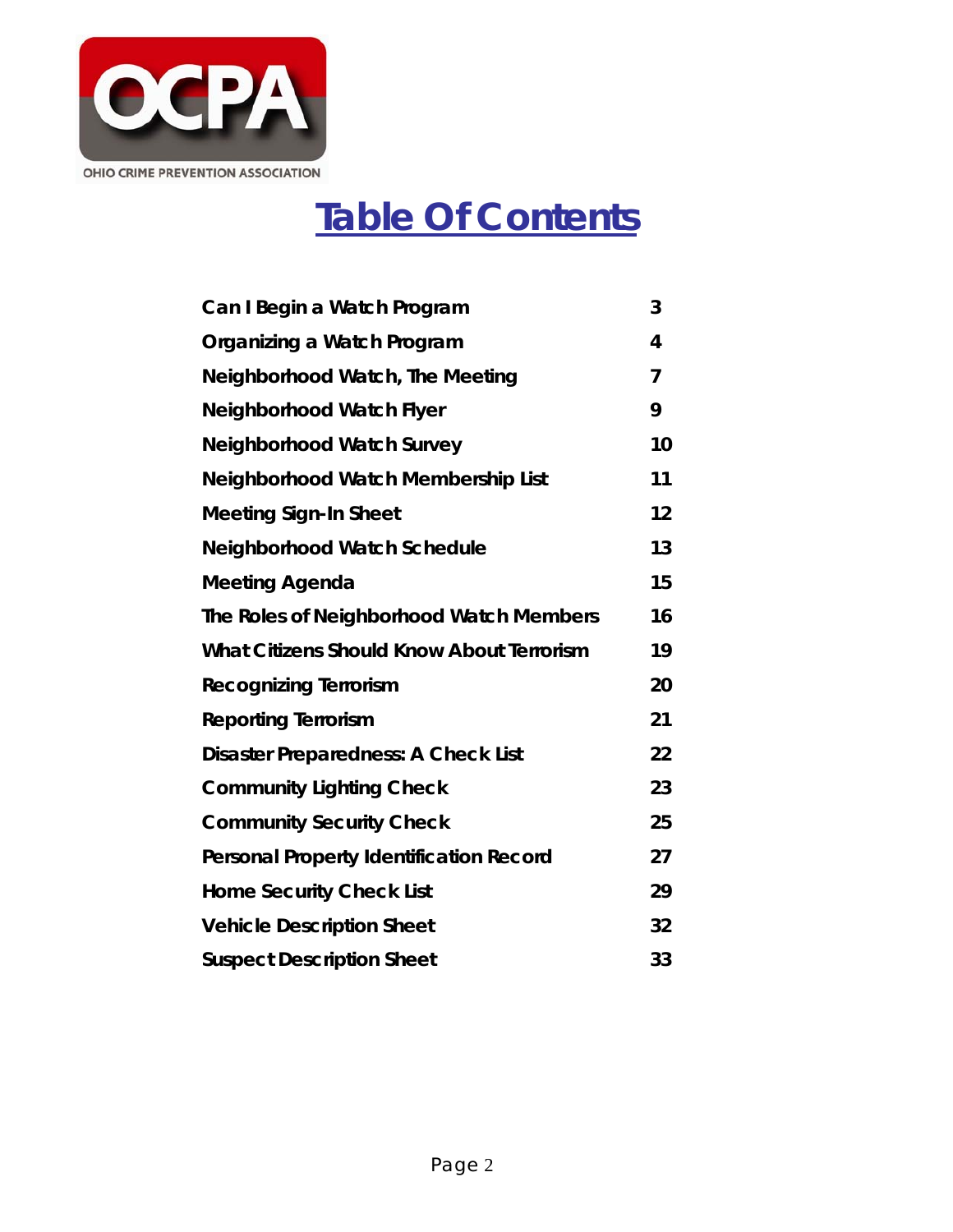

### **CAN I BEGIN A NEIGHBORHOOD WATCH**

#### **Before forming a Neighborhood Watch, ask yourself the following questions:**

- Q. Have you contacted your local law enforcement agencies for details and assistance on beginning a Neighborhood Watch?
	- A. As a starting point, telephone your local law enforcement agency or sheriff's office. By doing so, you will receive training and support from liaison officers and crime prevention specialists who are familiar with teaching citizens how to better protect themselves from criminal activity.
- Q. Does a Neighborhood Watch already exist where you are thinking of starting one?
	- A. To find out if one exists in your area, contact your local law enforcement agency. If one has already been established, become active in it and support its goals to improve your neighborhood and community.
- Q. Does your area have a specific problem that needs to be addressed first?
	- A. If so, make a list of the concerns in your neighborhood and use those as an introduction for the issues to be discussed at Watch meetings. For example, if a neglected property needs cleaned up or housing codes enforced to make it safer, put that concern at the top of your list. During meetings, discuss ways to address the problem and ways to prevent it from occurring again.
- Q. Are there local associations that could help you form a more effective Neighborhood Watch in your area?
	- A. Local associations, churches and synagogues, civic organizations and youth and senior citizen groups are great resources for support as you begin a Watch. Use these groups for expertise and guidance, and in return offer them ideas and any resources that will assist them in their community efforts.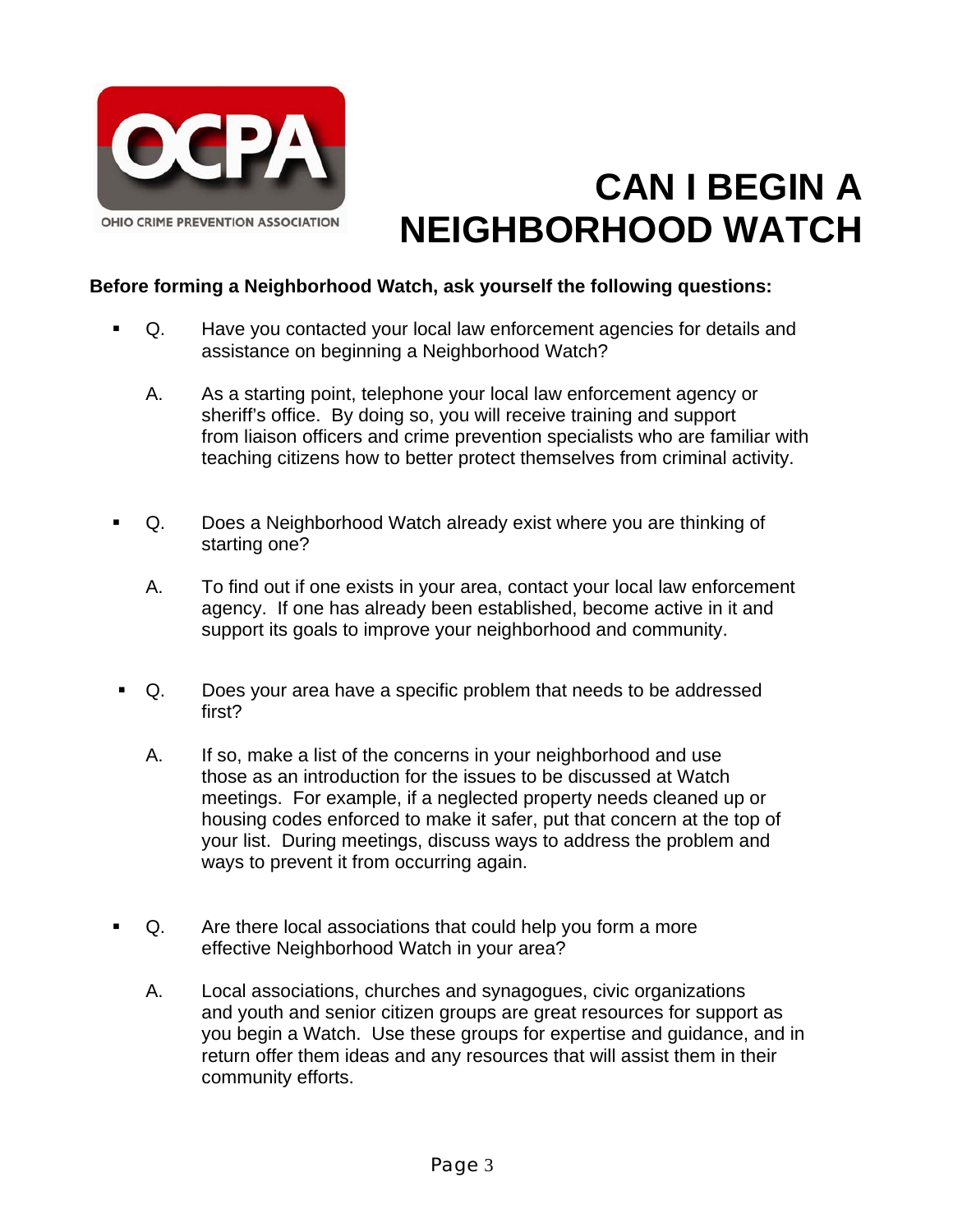### **ORGANIZING A NEIGHBORHOOD WATCH**

Everyone knows that there are simply not enough law enforcement officers in the community to be on every street, all the time. One of the most valuable, overlooked resources to prevent crime in a community "are the resident themselves". Residents often want to help prevent crime in their neighborhoods, but don't always know where to begin. As residents train and work with law enforcement to report suspicious activity and practice crime prevention, they find they can tackle frustrating concerns like littering and vandalism to more serious problems like gangs and drugs.

Once you've contacted law enforcement, make plans for the first meeting. Your first meetings must have a liaison officer present to help organize and train the group. Some law enforcement agencies require a liaison officer to be present at every meeting. Check with your law enforcement agency on the procedure for your area.

Use the following suggestions to get residents interested in attending meetings, and to transform your group into a mobilized, successful Neighborhood Watch:

- Neighbors can be invited to attend the meeting by telephone, or going door-todoor with flyers. Information on the flyers should include the meeting location, date, time, and purpose for the meeting. Distribute the flyers at least ten days before the meeting so residents can make plans to attend.
- If you distribute flyers, go with another neighbor and try to speak with residents to encourage them to come to the meeting. Ask them if they'd like a phone call as a reminder before the meeting, and if so get their number before you leave. Also, ask residents if there are any special accommodations they might need in order to attend the meeting including childcare, transportation or disability accessibility.
- Invite any individuals and groups in the area who would have an interest in attending. Schools and businesses, churches, civic groups, and local government leaders all have an investment in the health of the community, and will often become active partners with Watches that are working to improve their neighborhoods. Area businesses, for example, often show their support by donating refreshments for meetings.
- **EXECT** Let residents know where the meeting place will be and what day and time. Provide a map if the location is hard to find, and give clear directions to the room if the meeting is in a large building.
- Survey neighbors when you invite them to the first meeting to get a sense of the concerns they have for their area. Ask them a few brief questions, then make those a part of the agenda for the meeting. If issues are going to be discussed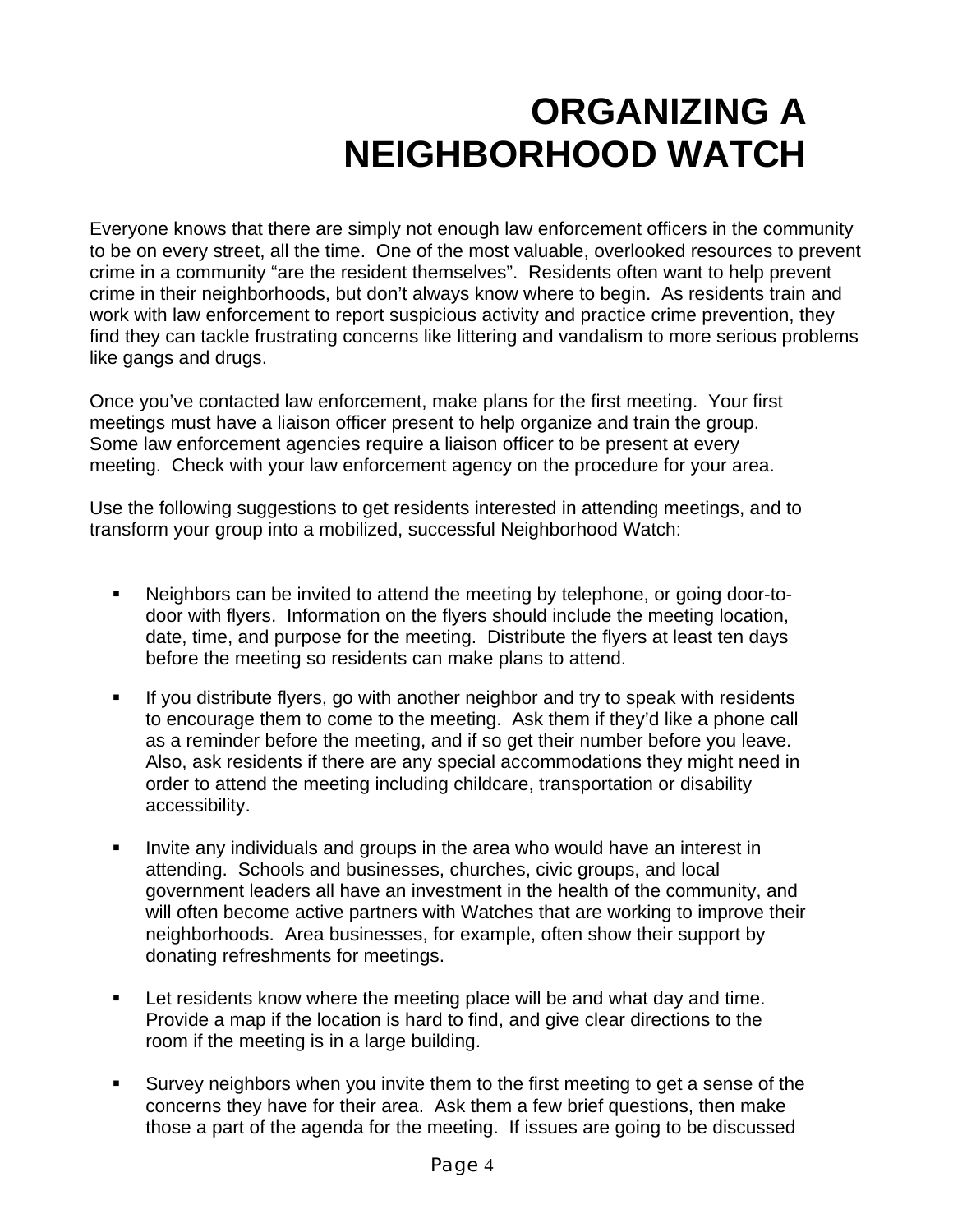at the meeting that residents don't think are important, they probably aren't going to attend. Have the concerns on the agenda reflect the mutual concerns of residents so they will attend the meeting and take an active role in problem solving.

- Make sure there is enough room at the meeting place so everyone has a seat. Having the meeting in a home is fine if there is enough space for everyone. If not, take this opportunity to form a community partnership: Ask a local church, school, small business or hotel in the area if they have a space available for the meeting. If the room is fairly large, ask that everyone speak up so others can hear, and have chairs in a circular arrangement to encourage interaction and discussion.
- Draft a simple agenda and give residents a copy at the meeting. An agenda will help members focus on the issues they first raised in response to the survey. Another way to determine neighborhood concerns and get residents involved is to have each resident speak for a few minutes at the meeting to describe their specific concern. If an issue is raised that isn't on the agenda, write it down for discussion at your next meeting.
- Check the meeting room to make sure you have what you'll need for speakers and presentations. If audio-visual equipment will be used, know how it operates before the meeting begins. Have a flip chart or blackboard, paper, markers and pens available so members can take notes.
- Keep the meeting brief, since residents might have another obligation after the meeting, or a babysitter at home. Sixty to ninety minutes is a good length of time for Watch meetings. Also, end the meeting on time. People are most attentive, and will be more likely to participate, if the meeting ends on time.
- Distribute duties so one person isn't doing all the work. By distributing the work evenly, members will have more energy for future activities and will take ownership, or a sense of responsibility and pride, in the Watch. Divide bigger jobs into separate, smaller tasks. Instead of one person being responsible for the entire meeting, have one person copy flyers while others find the meeting place, set up chairs, arrange for a guest speaker or prepare refreshments.
- Encourage residents to participate in the meeting, and have a leader who keeps the meeting focused on the agenda and issues. Listen to the concerns of neighbors, and redirect the members back to the agenda issues when individuals focus on issues too long or stray from the group focus or activity. Remember that what is most important is for members to feel a sense of accomplishment, and that their time spent at the meeting was worthwhile.
- Work on only one issue at a time. Once members identify and agree on the most pressing concern, develop a strategy for that specific issue and work to resolve it first. Try to begin with smaller goals for the group before working on a more complex issue. As the group develops and learns to work together, the more complex problems can be addressed. Begin with less complicated goals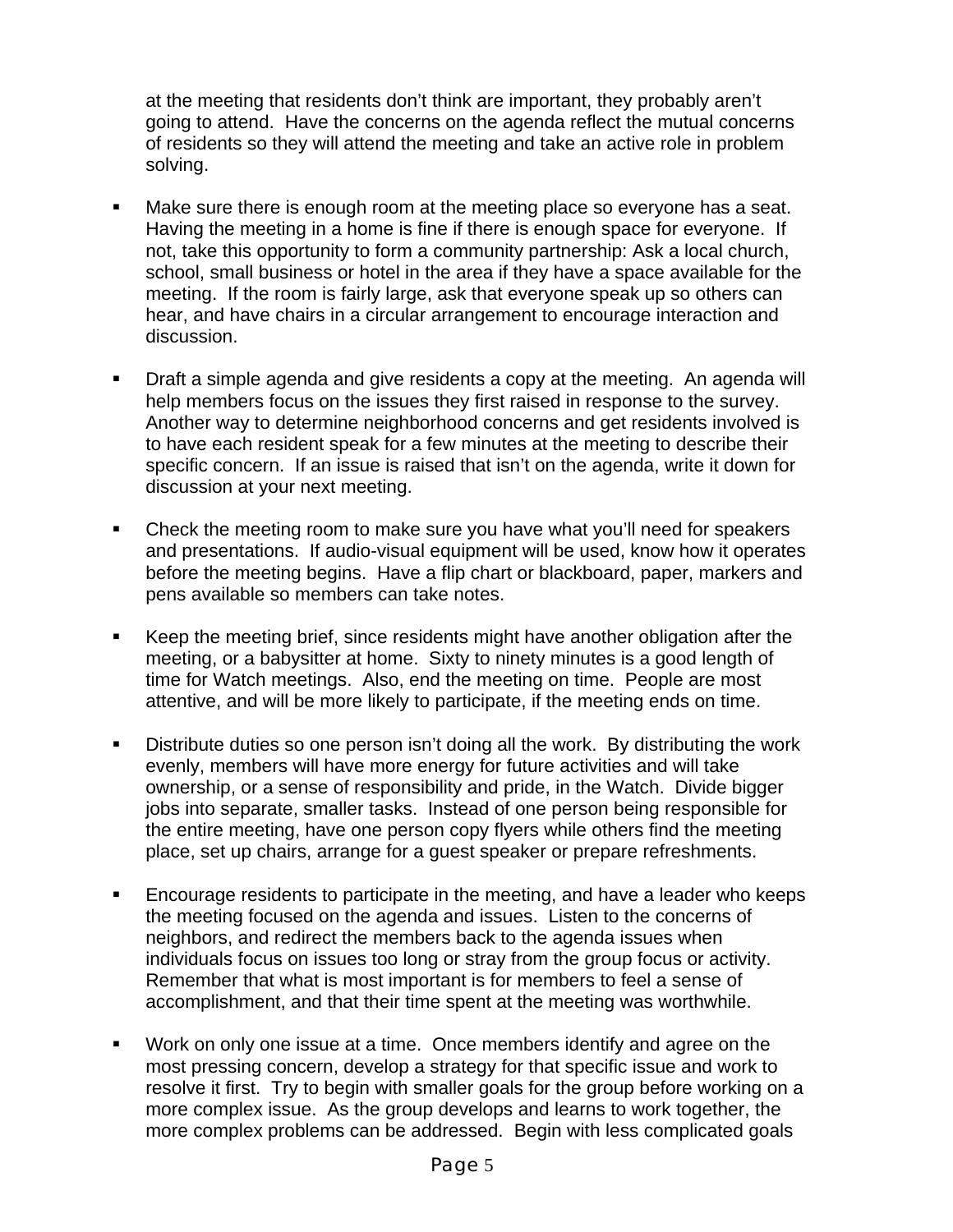so your group can experience the confidence and success to meet greater challenges later.

- Write down the names of those attending, along with addresses and day and evening telephone numbers. This list will help members stay in contact, and can be used to create a Phone Tree.
- Before the meeting closes, list any actions that the group decides needs to be taken on the issues discussed, and who will be responsible for completing them. Break the actions down into specific tasks, and assign individuals to each task.
- Schedule meetings once a month, and hold them on the same day of the month, such as the third Tuesday or first Thursday. By having a regular meeting date, it is easier for members to remember when the meetings are and plan ahead to attend each one.

### **TO DO LIST**

- $\checkmark$  Distribute Flyers And Telephone Residents To Invite Them To Meeting
- $\checkmark$  Invite Local Groups and Leaders
- $\checkmark$  Survey Residents To Discover Neighborhood Concerns
- $\checkmark$  Find a Meeting Place With Enough Seats For Everyone
- $\checkmark$  Create A Meeting Agenda
- $\checkmark$  Prepare Meeting Room
- $\checkmark$  Keep the Meeting Brief
- $\checkmark$  Keep the Meeting Focused
- $\checkmark$  Make A List Of Names, Addresses and Telephone Numbers Of Members
- $\checkmark$  Decide On First Issue To Tackle
- $\checkmark$  Divide Duties So Everyone Is Involved
- $\checkmark$  Set A Date, Time and Place For Next Meeting
- $\checkmark$  Meet Once A Month, On The Same Day Of The Month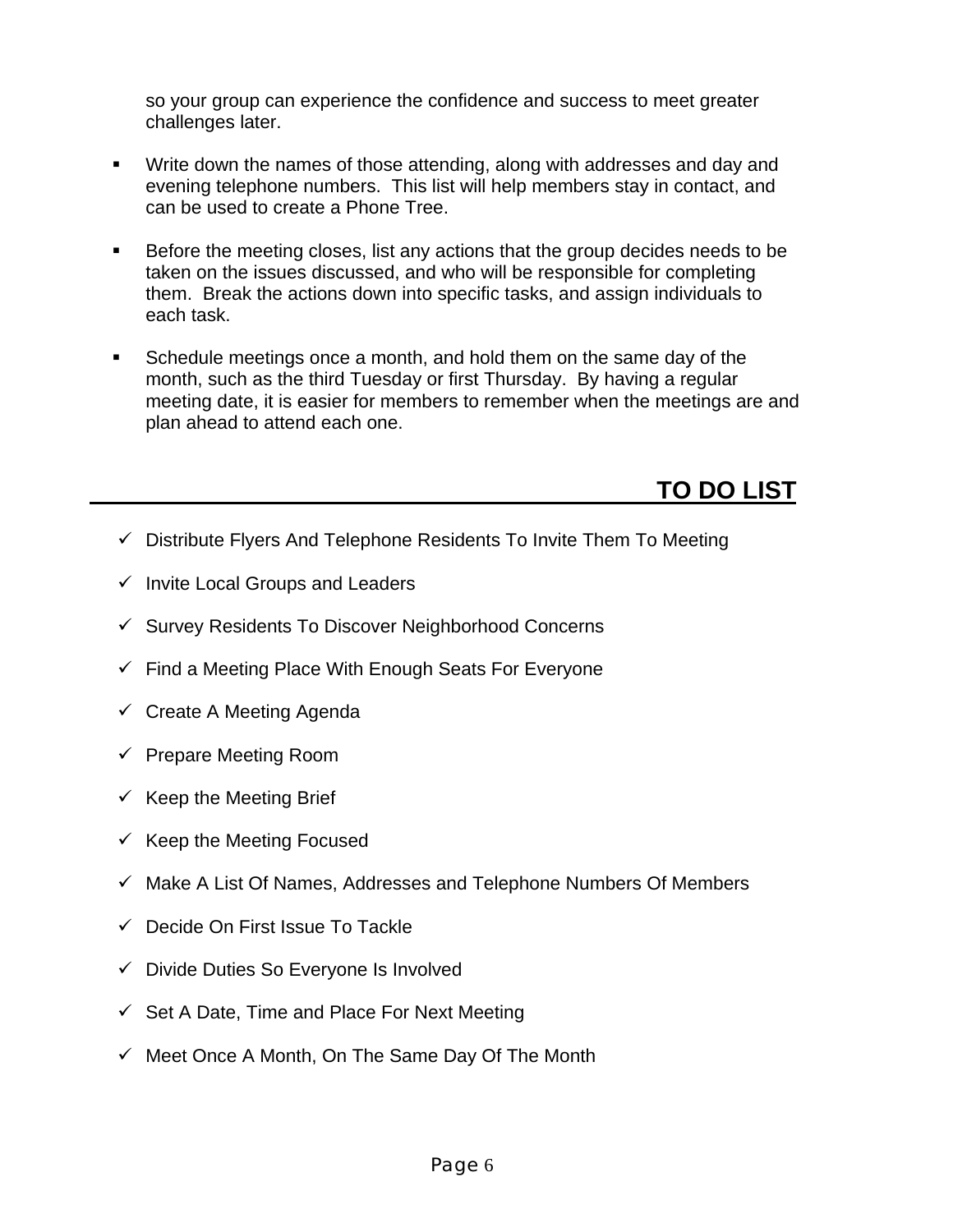

### **NEIGHBORHOOD WATCH THE MEETING**

The success of a Neighborhood Watch is directly related to the ongoing participation and support from each member of the Watch.

### **WELCOME AND SIGN IN**

Welcome everyone, and let them know how long the meeting will last. Use a Sign-In Sheet to keep track of who is present at the meeting (See Form #4). Read aloud the agenda and items to be covered, and tell residents there will be time after the meeting to ask questions, meet new members and visit.

### **\_\_\_\_\_\_\_\_\_\_\_\_\_\_\_\_\_\_\_\_\_\_\_\_\_\_\_\_\_\_\_\_\_\_\_\_\_\_\_\_INTRODUCTIONS**

Let residents introduce themselves by giving their name and address. Residents might also briefly tell their reason for coming to the meeting, or what they would like to see the group accomplish in the neighborhood.

### **\_\_\_ DISCUSSION OF NEIGHBORHOOD ISSUES**

Allow residents time to raise specific neighborhood concerns. At the first few meetings, residents might express anger and frustration over neighborhood problems, or criticize law enforcement for not doing more to address their problems. As time goes on, though, residents will use this time to focus on specific issues and ways to address them.

### **CRIME PREVENTION PRESENTATION**

During the first meetings, the liaison officer will provide information on crime prevention topics and ways to maintain an active, effective Neighborhood Watch. For following meetings, invite guest speakers to discuss current community issues or speak on topics members are interested in, like substance abuse or family violence.

### **SELECTION OF A WATCH CAPTAIN**

The basic structure of a Neighborhood Watch involves a captain and members. A captain is elected by members during the first meeting and may serve for a term decided by members. Allow captains the opportunity to serve in different roles to avoid burnout and maximize the creativity and energy of other members.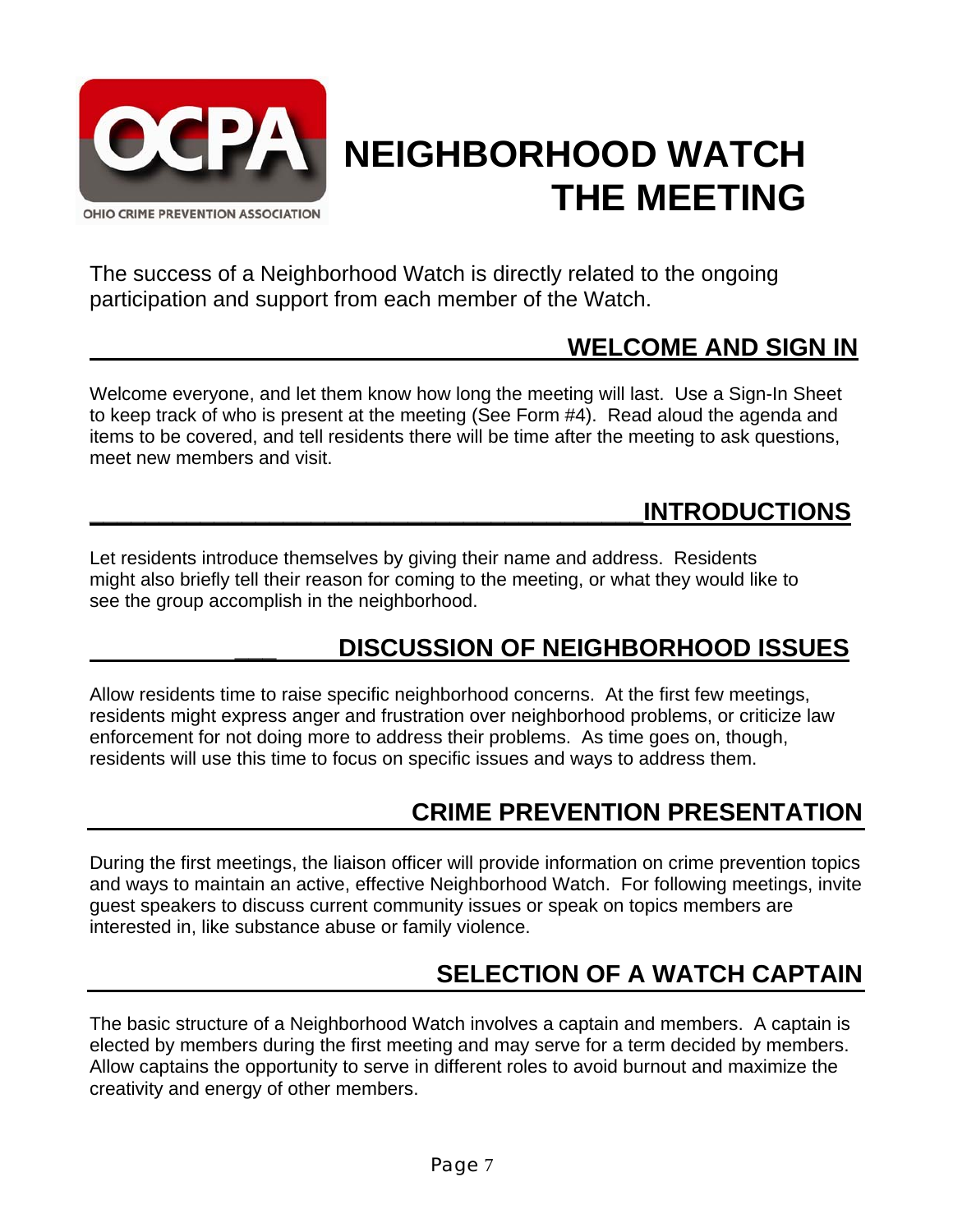In larger communities, there may be areas having numerous Neighborhood Watches and captains. A coordinator might be selected to oversee Watch activities for the entire area. In these communities, the coordinator holds meetings with the other captains to discuss the issues and goals of their areas, and reports to local law enforcement on the status of all the Watches.

### **ISSUES FOR NEXT MEETING**

Before the meeting adjourns, plan on the issues to be discussed at the next meeting. Encourage members to think of new ideas or strategies to raise at the next meeting.

### **DATE, TIME, PLACE FOR NEXT MEETING**

Members usually meet once a month or at the least, every other month. Captains and other members involved with planning, training and meeting activities usually meet more often. However often you meet, be sure members know when and where the next meeting will be held.

### **\_\_\_\_\_\_\_\_\_\_\_\_\_\_\_\_\_\_\_\_\_\_\_\_\_\_\_\_\_\_\_ADJOURN/REFRESHMENTS**

The time after the meeting can be as important as the meeting itself. During this time members have the opportunity to visit and build friendships and informally brainstorm on future goals and strategies.

### **NEIGHBORHOOD WATCH MEETING AGENDA**

- **Welcome and Sign-In**
- **Introductions**
- **Discussion of Neighborhood Issues**
- Watch and Crime Prevention Presentation
- Selection of Captain
- **EXEC** Issues for Next Meeting
- Date, Time and Place for Next Meeting
- **Adjourn/Refreshments**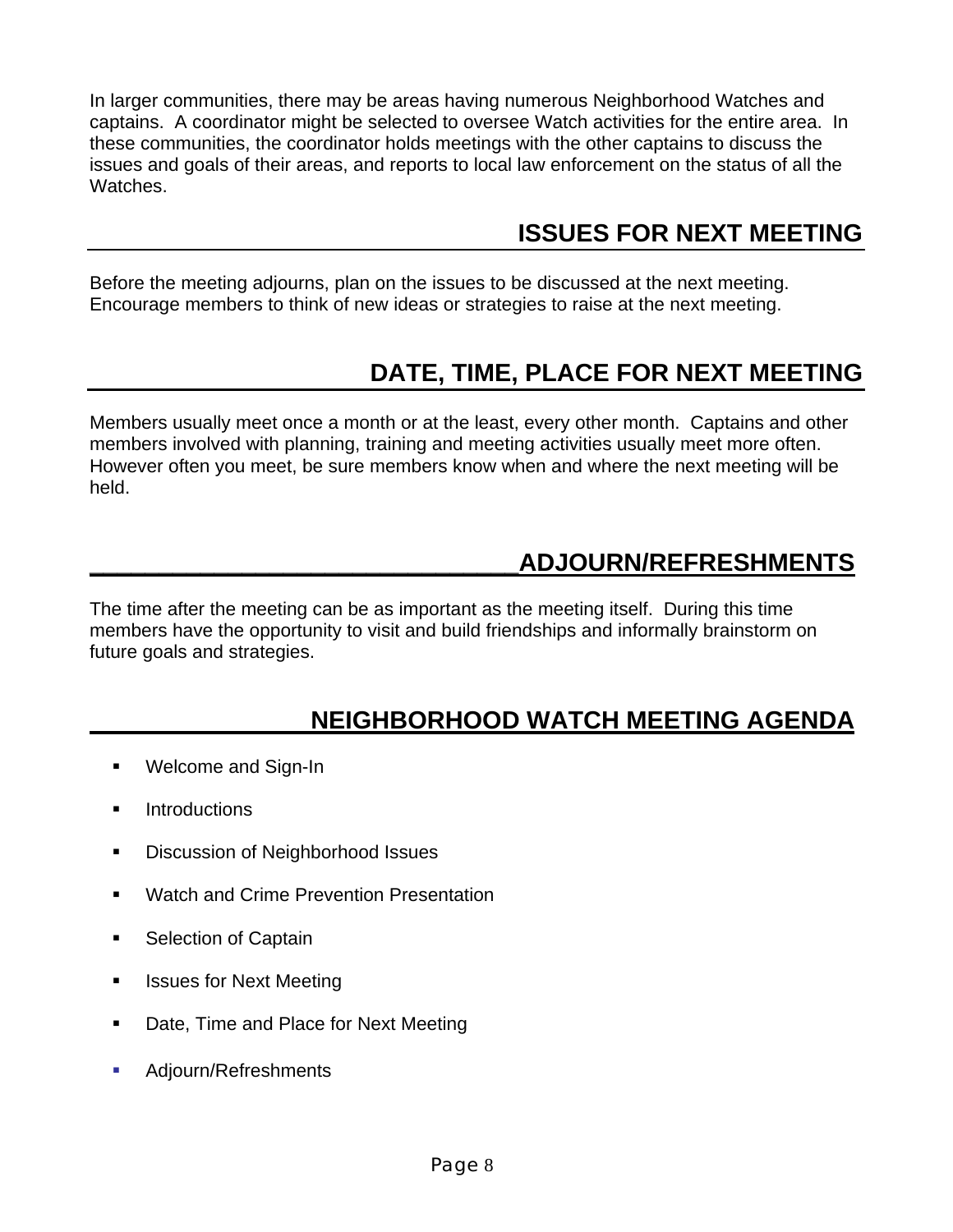

### **NEIGHBORHOOD WATCH FLYER**

Dear Neighbor;

Neighbors in our area are meeting to discuss forming a Neighborhood Watch. Watches are just that: Neighbors watching out for themselves and each other to make the neighborhood a safer place to live. Neighborhood Watches all across the country let neighbors get to know each other better, and help to reduce the chance of criminal activity in their neighborhoods and communities.

A local law enforcement officer helps train us in personal safety and security for our homes, as well as ways to join together and use our time and talents to tackle problems we think can be resolved when we all work together.

Neighborhood Watches cost only the time it takes for us to care about our neighbors. Please come to the meeting and help us discover ways to improve the quality of life in our neighborhood.

| FOR MORE INFORMATION: |
|-----------------------|
|                       |
|                       |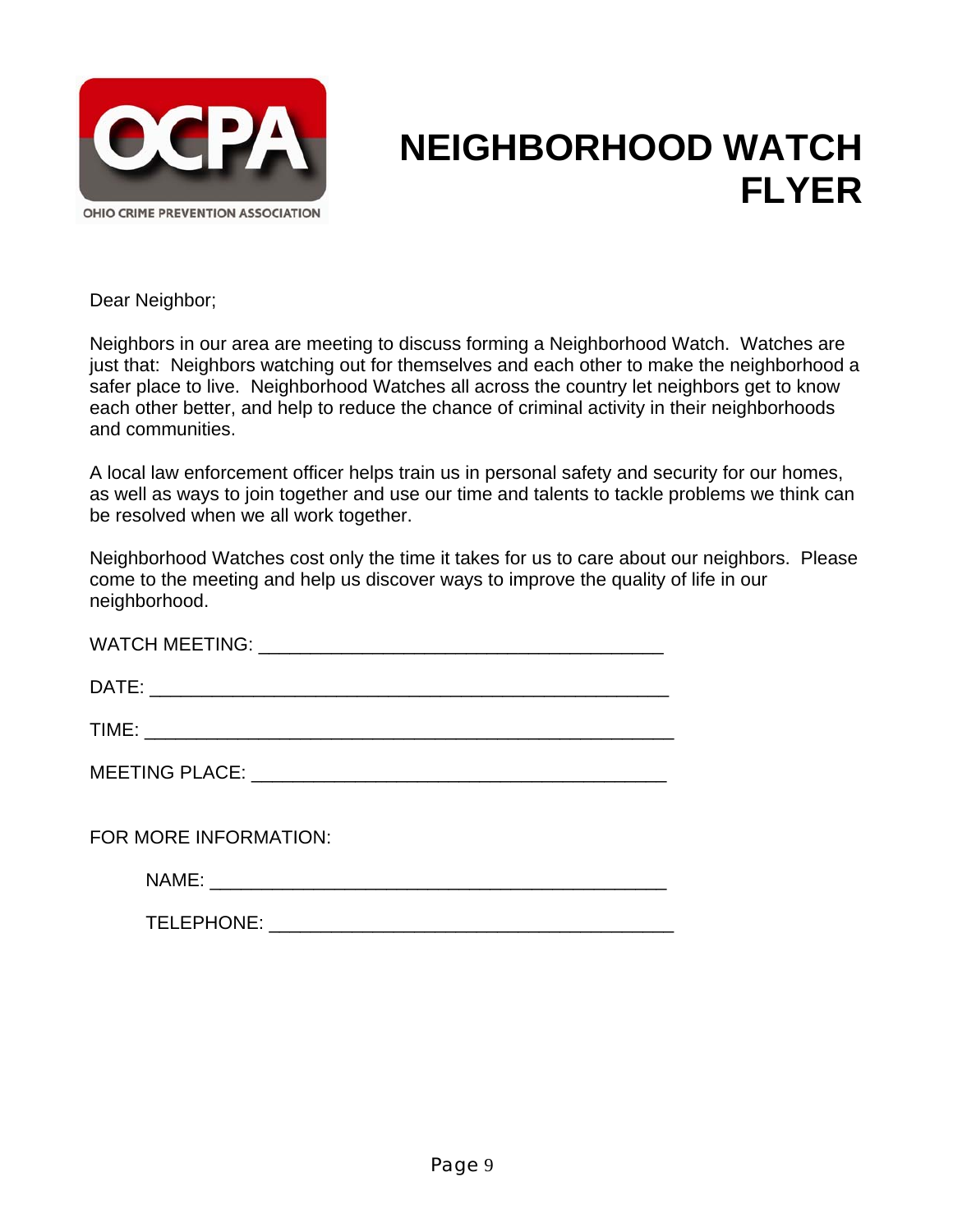

### **NEIGHBORHOOD WATCH SURVEY**

OHIO CRIME PREVENTION ASSOCIATION

This is a survey to ask what you think are some of the concerns and problems we have in our area. Your honest answers will help to make our neighborhood a better place to live.

What do you think are the three most serious problems in our area?

| ົ<br><u>.</u> |  |  |
|---------------|--|--|
| າ<br>ີ        |  |  |

Do you believe anything can be done to help solve the problems you listed above?

 $\Box$  Yes  $\Box$  No

|  | Unsure |
|--|--------|
|  |        |

 Would you be interested in learning from a law enforcement officer how to better protect yourself and your home?

 $\Box$  Yes  $\Box$  No  $\Box$  Unsure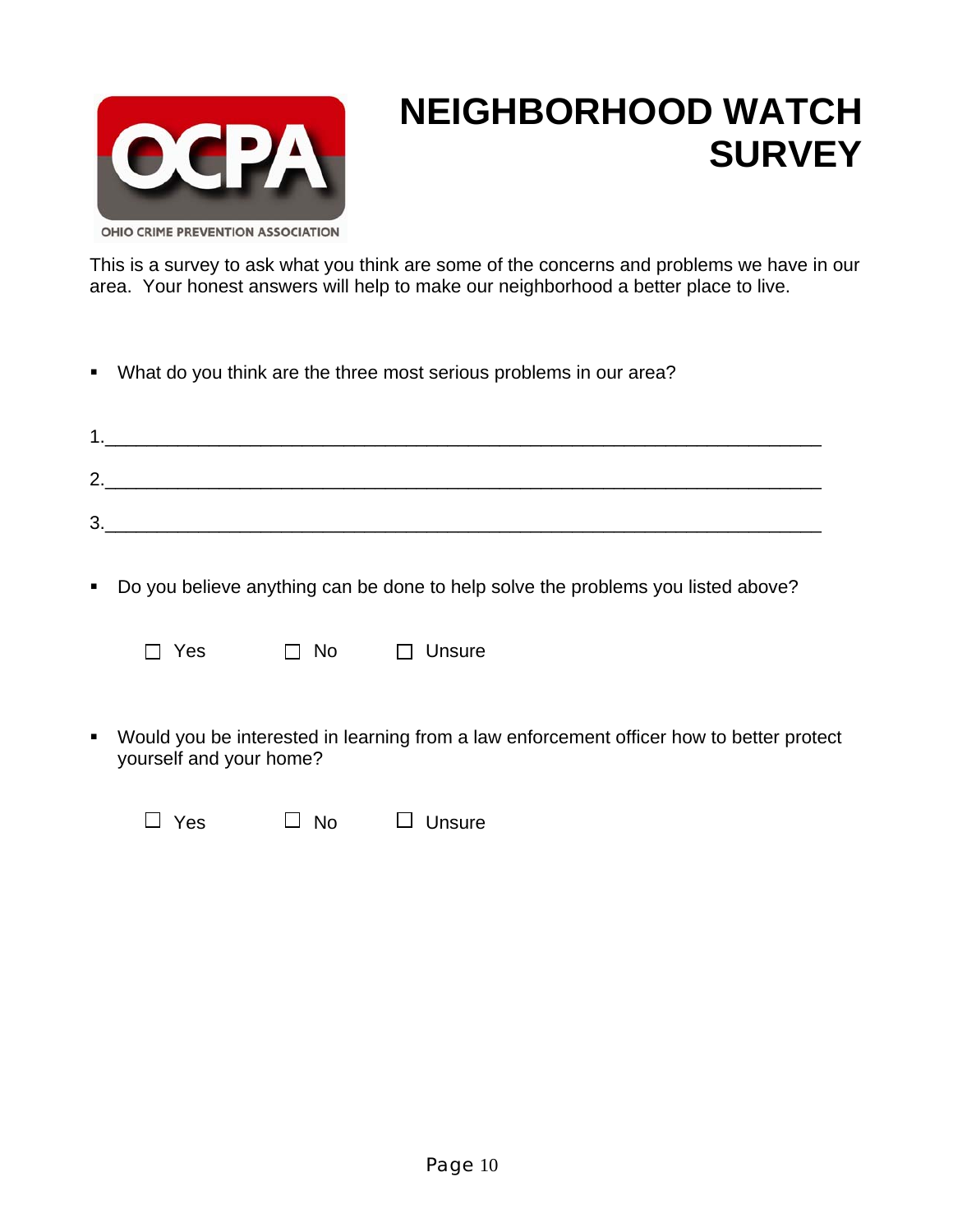

### **NEIGHBORHOOD WATCH Membership List**

 $\overline{\phantom{0}}$ 

|     |                                    | Address: ______________________________                                          |
|-----|------------------------------------|----------------------------------------------------------------------------------|
|     |                                    |                                                                                  |
|     |                                    |                                                                                  |
| 1.  |                                    | Name: _________________________________Address: ________________________________ |
|     |                                    |                                                                                  |
|     | E-mail: ________________________   |                                                                                  |
| 2.  |                                    | Name: _________________________________Address: ________________________________ |
|     |                                    | Phone: Day: _______________________ Evening: ___________________________________ |
|     | E-mail: _________________________  |                                                                                  |
| 3.  |                                    | Name: _________________________________Address: ________________________________ |
|     |                                    | Phone: Day: _______________________ Evening: ___________________________________ |
|     |                                    |                                                                                  |
| 4.  |                                    |                                                                                  |
|     |                                    |                                                                                  |
|     | E-mail: ________________________   |                                                                                  |
| 5.  |                                    | Name: _________________________________Address: ________________________________ |
|     |                                    |                                                                                  |
|     | E-mail: _________________________  |                                                                                  |
| 6.  |                                    | Name: _________________________________Address: ________________________________ |
|     |                                    | Phone: Day: _______________________ Evening: ___________________________________ |
|     | E-mail: ________________________   |                                                                                  |
| 7.  |                                    |                                                                                  |
|     |                                    |                                                                                  |
|     |                                    |                                                                                  |
| 8.  |                                    | Name: _________________________________Address: ________________________________ |
|     |                                    |                                                                                  |
|     | E-mail: __________________________ |                                                                                  |
| 9.  |                                    | Name: ________________________________Address: _________________________________ |
|     |                                    |                                                                                  |
|     | E-mail: _______________________    |                                                                                  |
| 10. |                                    | Name: ________________________________Address: _________________________________ |
|     |                                    |                                                                                  |
|     | E-mail:                            |                                                                                  |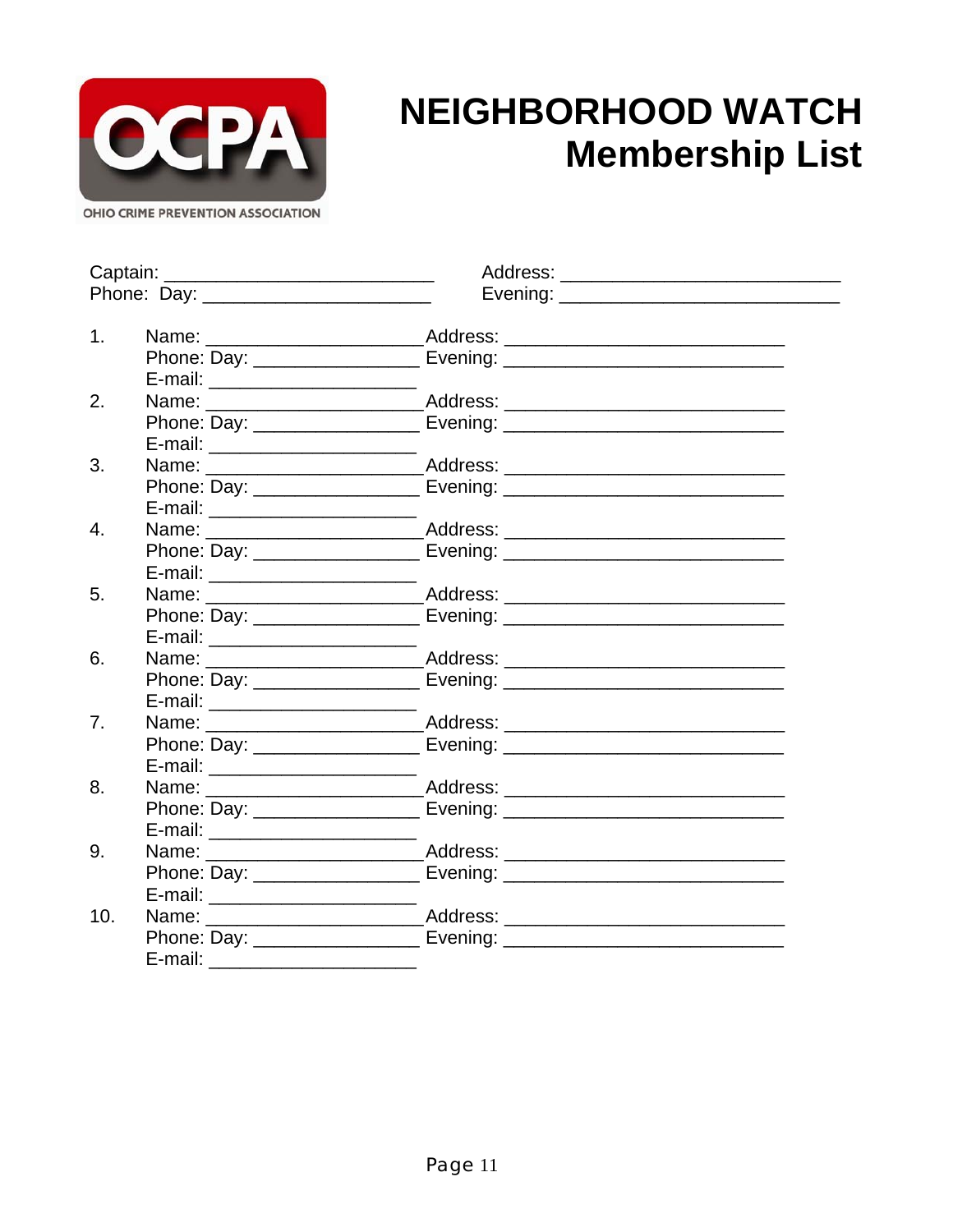| OHIO CRIME PREVENTION ASSOCIATION |
|-----------------------------------|

### **NEIGHBORHOOD WATCH Meeting Sign-In Sheet**

| <b>NAME</b> | <b>ADDRESS</b> | <b>TELEPHONE</b>                                            |
|-------------|----------------|-------------------------------------------------------------|
| 1.          |                |                                                             |
|             |                |                                                             |
| 2.          |                |                                                             |
| 3.          |                |                                                             |
| 4.          |                |                                                             |
| 5.          |                |                                                             |
| 6.          |                |                                                             |
| 7.          |                |                                                             |
| 8.          |                |                                                             |
| 9.          |                |                                                             |
| 10.         |                | <u> 1989 - Johann Stoff, amerikansk politiker (d. 1989)</u> |
|             |                |                                                             |
|             |                |                                                             |
|             | Page 12        |                                                             |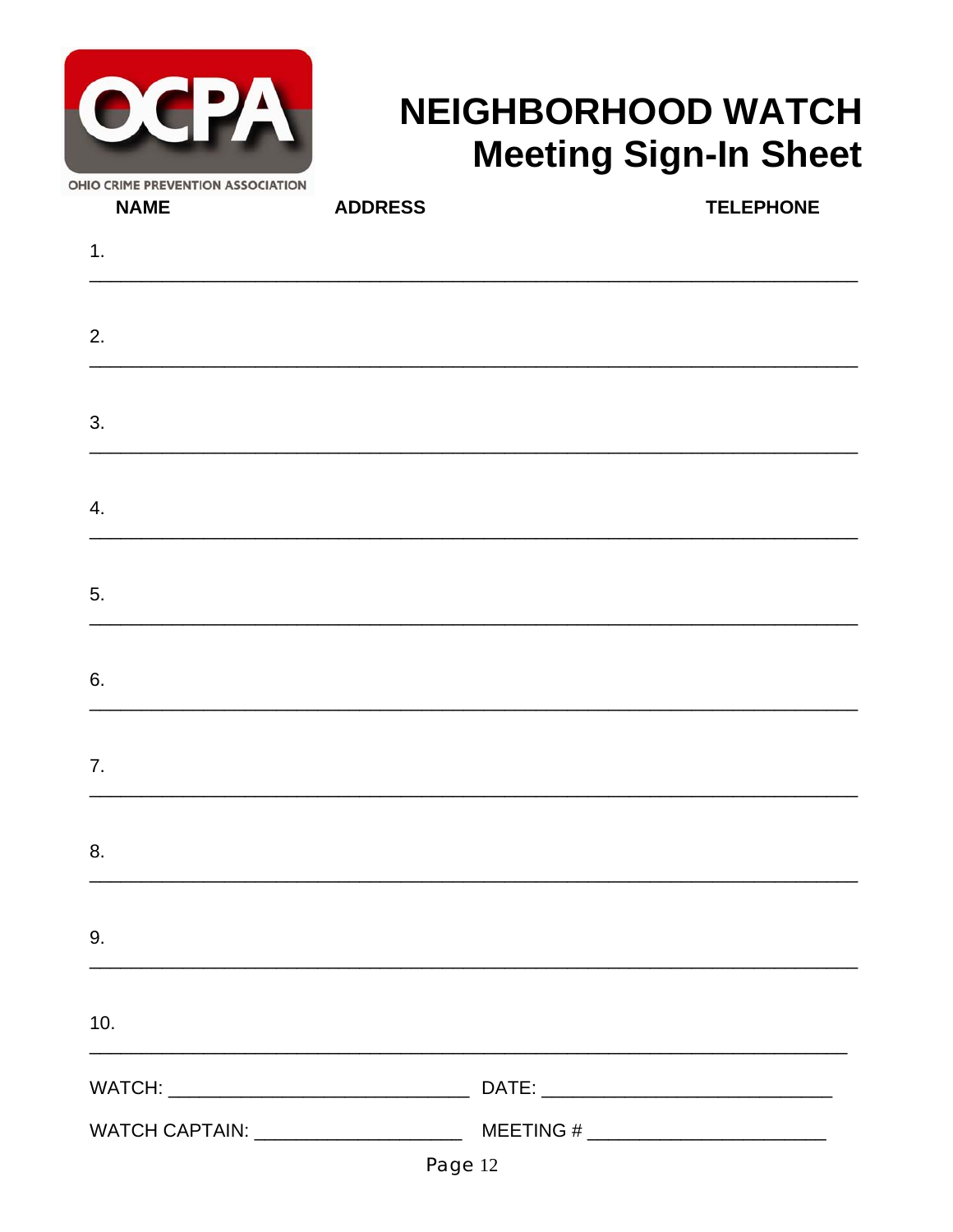

## **WATCH**

### **SCHEDULE**

| <b>JANUARY</b>       | <b>FEBRUARY</b>                                                  | <b>MARCH</b>                                                                                                                                                                                                                                                                                                                                          | <b>APRIL</b>                                                                                                                               |
|----------------------|------------------------------------------------------------------|-------------------------------------------------------------------------------------------------------------------------------------------------------------------------------------------------------------------------------------------------------------------------------------------------------------------------------------------------------|--------------------------------------------------------------------------------------------------------------------------------------------|
| Date ______________  | Date _____________                                               | Date _____________                                                                                                                                                                                                                                                                                                                                    | Date ____________                                                                                                                          |
| Time______________   |                                                                  |                                                                                                                                                                                                                                                                                                                                                       | Time_____________                                                                                                                          |
| Activity___________  | Activity___________                                              | Activity___________                                                                                                                                                                                                                                                                                                                                   | Activity____________                                                                                                                       |
| Location             | Location_________                                                | <u> 1980 - John Harry Harry Harry Harry Harry Harry Harry Harry Harry Harry Harry Harry Harry Harry Harry Harry Harry Harry Harry Harry Harry Harry Harry Harry Harry Harry Harry Harry Harry Harry Harry Harry Harry Harry Harr</u><br>Location<br><u>Location</u><br>and the control of the control of the control of the control of the control of | Location_________<br><u> Alexandria de la contrada de la contrada de la contrada de la contrada de la contrada de la contrada de la c</u>  |
| <b>MAY</b>           | <b>JUNE</b>                                                      | <b>JULY</b>                                                                                                                                                                                                                                                                                                                                           | <b>AUGUST</b>                                                                                                                              |
| Date _____________   | Date _____________                                               | Date ______________                                                                                                                                                                                                                                                                                                                                   | Date _____________                                                                                                                         |
| Time______________   | Time______________                                               | Time                                                                                                                                                                                                                                                                                                                                                  | Time                                                                                                                                       |
| Activity___________  | Activity___________                                              | Activity___________                                                                                                                                                                                                                                                                                                                                   | Activity___________                                                                                                                        |
| $Location$ _________ | <u> 1989 - Johann Stoff, Amerikaansk politiker (</u><br>Location | <u> 1989 - Johann Stoff, fransk politik (d. 1989)</u><br>Location                                                                                                                                                                                                                                                                                     | <u> 1980 - John Harry Harry Harry Harry Harry Harry Harry Harry Harry Harry Harry Harry Harry Harry Harry Harry H</u><br>Location_________ |
| <b>SEPTEMBER</b>     | <b>OCTOBER</b>                                                   | <b>NOVEMBER</b>                                                                                                                                                                                                                                                                                                                                       | <b>DECEMBER</b>                                                                                                                            |
| Date ______________  | Date ______________                                              | Date _____________                                                                                                                                                                                                                                                                                                                                    | Date ______________                                                                                                                        |
|                      | Time_______________                                              | Time_____________                                                                                                                                                                                                                                                                                                                                     | Time_____________                                                                                                                          |
| Activity___________  | Activity___________                                              | Activity___________                                                                                                                                                                                                                                                                                                                                   | Activity___________                                                                                                                        |
| Location__________   | Location_________                                                | Location_________                                                                                                                                                                                                                                                                                                                                     | Location_________                                                                                                                          |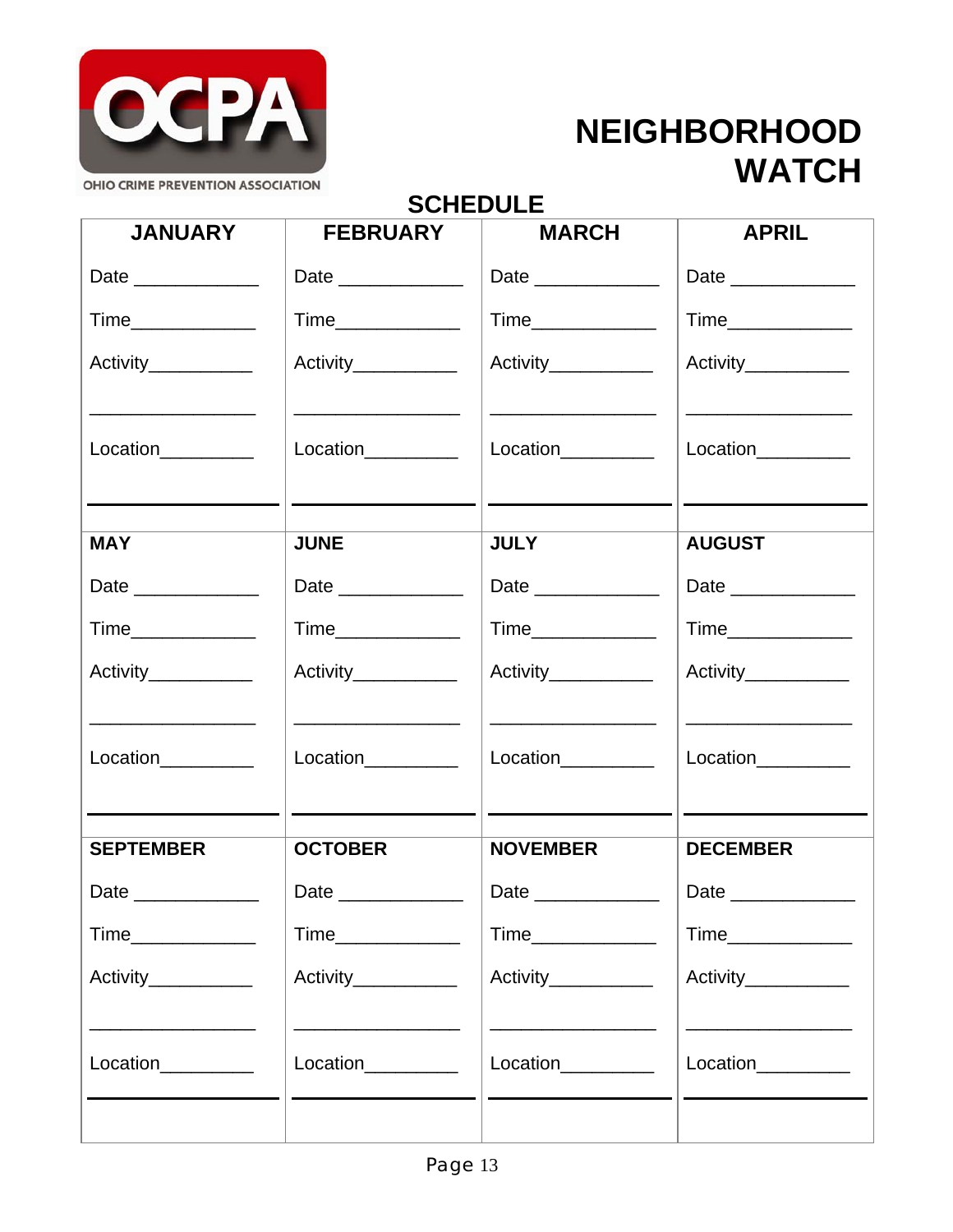

### **ACTIVITIES**

The topics listed below may be used at future Neighborhood Watch meetings.

**OPERATION IDENTIFICATION.** A program designed to discourage burglary by permanently identifying valuables in homes and businesses. Operation Identification Kits are available through police departments. Neighborhood Watch members should join Operation Identification.

**HOME SECURITY SURVEY.** Individual members should examine their own homes and apartments to identify security weaknesses. A home security pamphlet, "Your Security Starts at Home" and Home Security Survey Forms are available from police departments. Excellent videos on Home Security or sample locking devices may also be available through police departments for use at the meeting.

**CITIZEN ACTION.** Discuss your community's overall security, including lighting, & con- tact neighbors or the proper authorities to request necessary improvements. NOTE: This should be done after members have completed the Community Security & Community Lighting Checks.

**CRIME REPORTING.** How and when to report a crime in your neighborhood is something every Neighborhood Watch member should know. The Group Leader may request information on this subject from police departments before the meeting or someone during the course of the meeting may report an actual crime, which has not yet been previously reported.

**MEET YOUR CRIME PREVENTION OFFICER.** Many police officers are now trained in crime prevention and should be invited to attend a Neighborhood Watch meeting. Because Crime Prevention Officers receive many requests, make your arrangements well in advance of the meeting.

**MEET YOUR LOCAL OFFICER.** Invite the police officer that patrols your neighborhood to drop by to say hello and to get acquainted. He or she is one of the officers who respond to a burglary when it is reported in your neighborhood. He or she is very busy and can drop in for only a few minutes.

**MEET YOUR JUDGE.** Contact the juvenile or criminal court in your jurisdiction and invite a judge to attend your meeting to explain how the judicial process works and how the community can assist.

**MEET YOUR PROSECUTIOR.** Contact the Commonwealth's Attorney or City Prosecutor' office to invite someone to attend your Neighborhood Watch meeting to explain how prosecution works and how the community can assist.

**PERSONAL SECURITY.** Discuss crimes of assault such as muggings, rape, purse snatching, etc. and the techniques to prevent them. Contact your police department ahead of time to request brochures or a video to use at the meeting.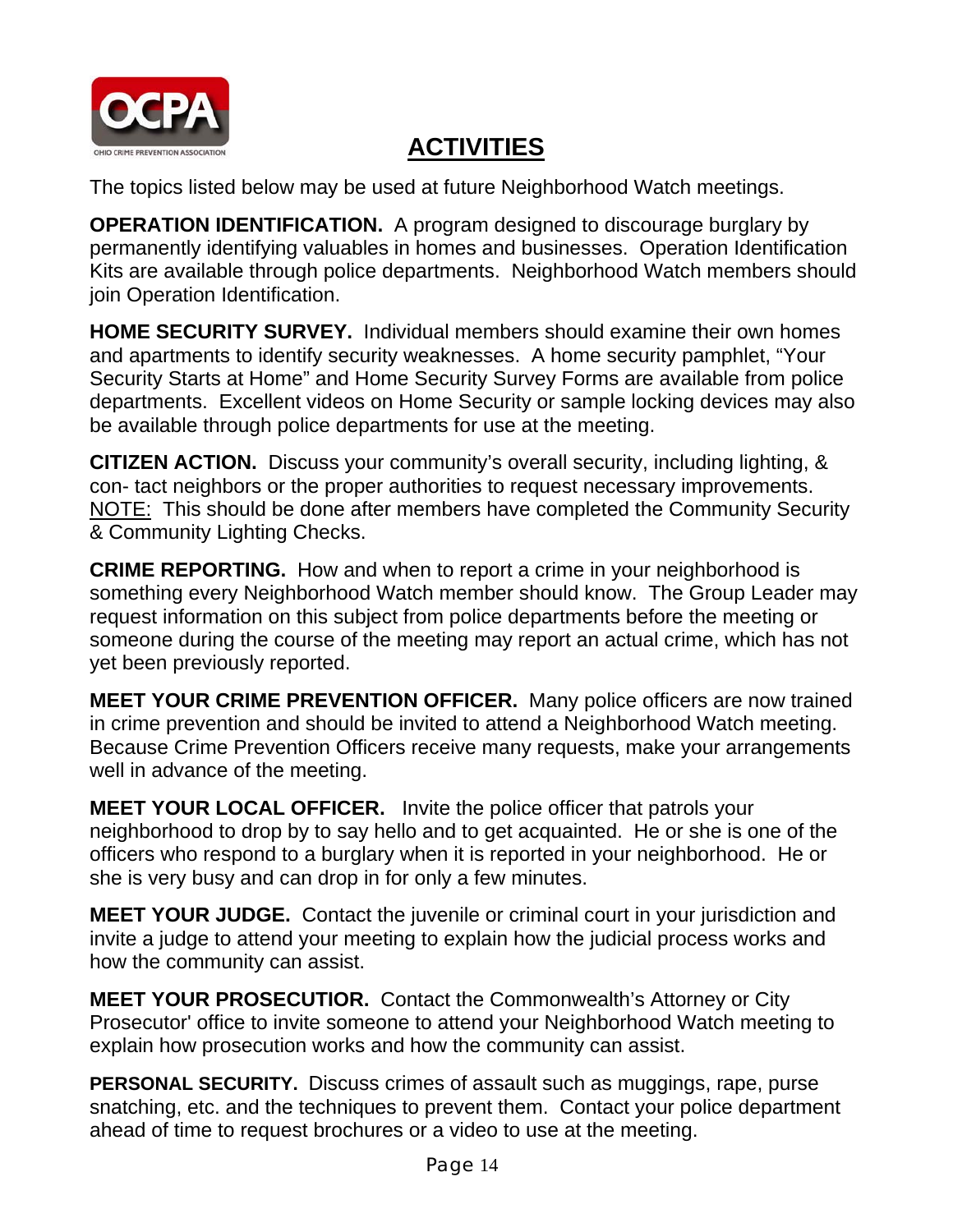

#### OHIO CRIME PREVENTION ASSOCIATION

### **MEETING AGENDA**

| Organization:   |  |
|-----------------|--|
| <b>Address:</b> |  |

| 1)                                 |
|------------------------------------|
| 2)                                 |
| 3)                                 |
| 4)                                 |
| 5)                                 |
| <b>MATERIALS/RESOURCES NEEDED:</b> |
|                                    |
|                                    |

#### **ASSIGNMENTS/TASKS:**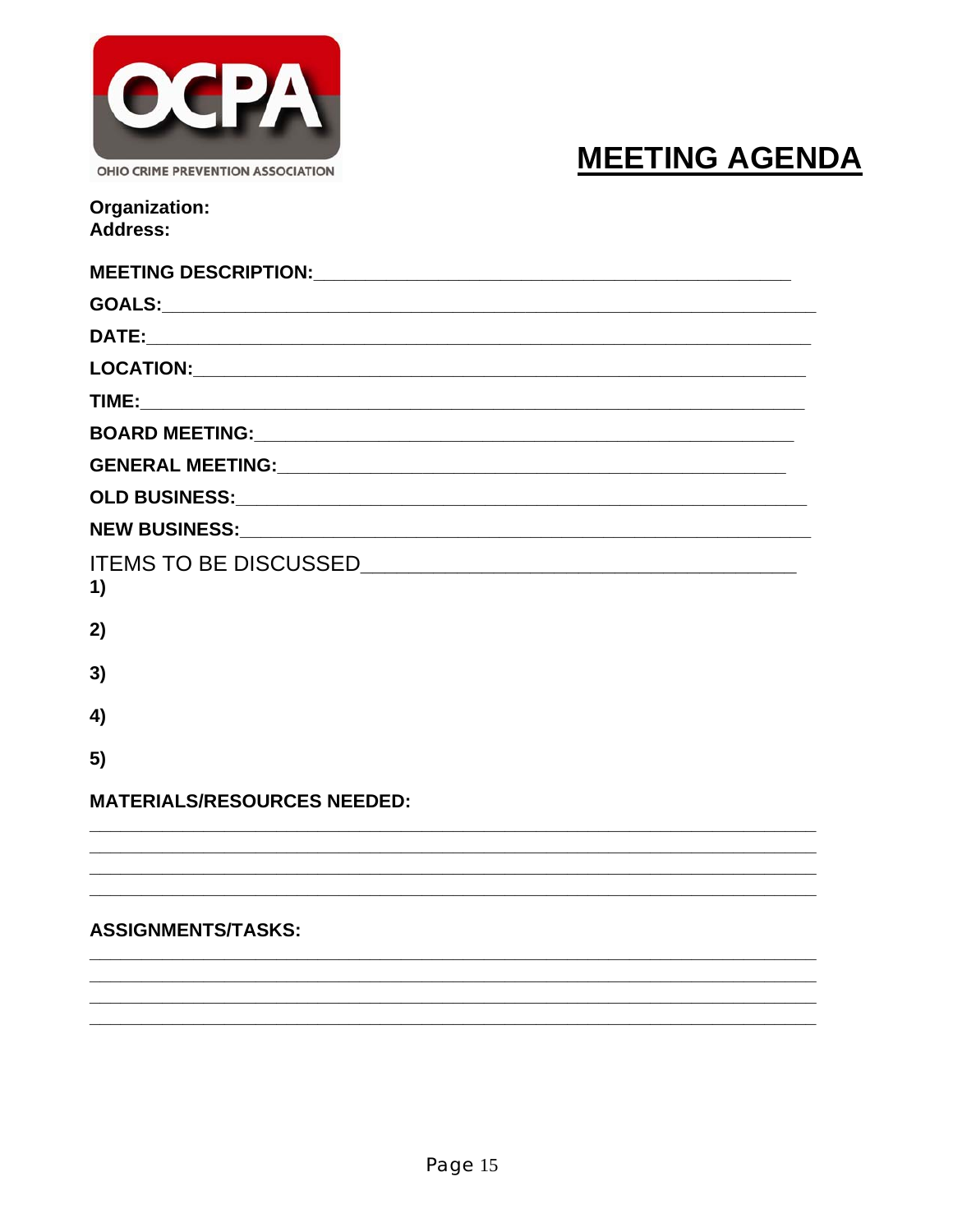

### **The Role Of Neighborhood Watch Members**

If citizens get together to actively prevent crime half as often as criminals meet to create crime, the community would notice real change.

### **EYES AND EARS OBSERVATION**

Be aware of your surroundings and the people around you during the day. If you observe something suspicious, notify law enforcement as soon as you can and try to describe the activity as accurately as possible. Stay on the telephone so you can provide additional information that may help law enforcement officers responding to the call.

### **REPORT SUSPICIOUS PERSONS BY …**

- Sex
- Race
- Height
- Weight
- Hair Color / Length
- Eyes / Glasses
- Tattoos / Scars
- Clothing
- Weapon
- Vehicle: Make/Model/Color/License Plate Number

### **\_ SUSPICIOUS ACTIVITIES MAY INCLUDE:**

- Individual walking around a residence, looking into windows or trying to force open doors
- **Individual carrying any kind of weapon**
- Solicitors asking unusual questions, appearing uncertain of questions or the purpose for their questions
- **Unusual noises for the time of day**
- Telephone caller asking for credit card or bank account numbers
- Individual carrying property out of residence or business at unusual times
- Car driving past area repeatedly, or parking and no one exits
- **Individual running from a residence or building**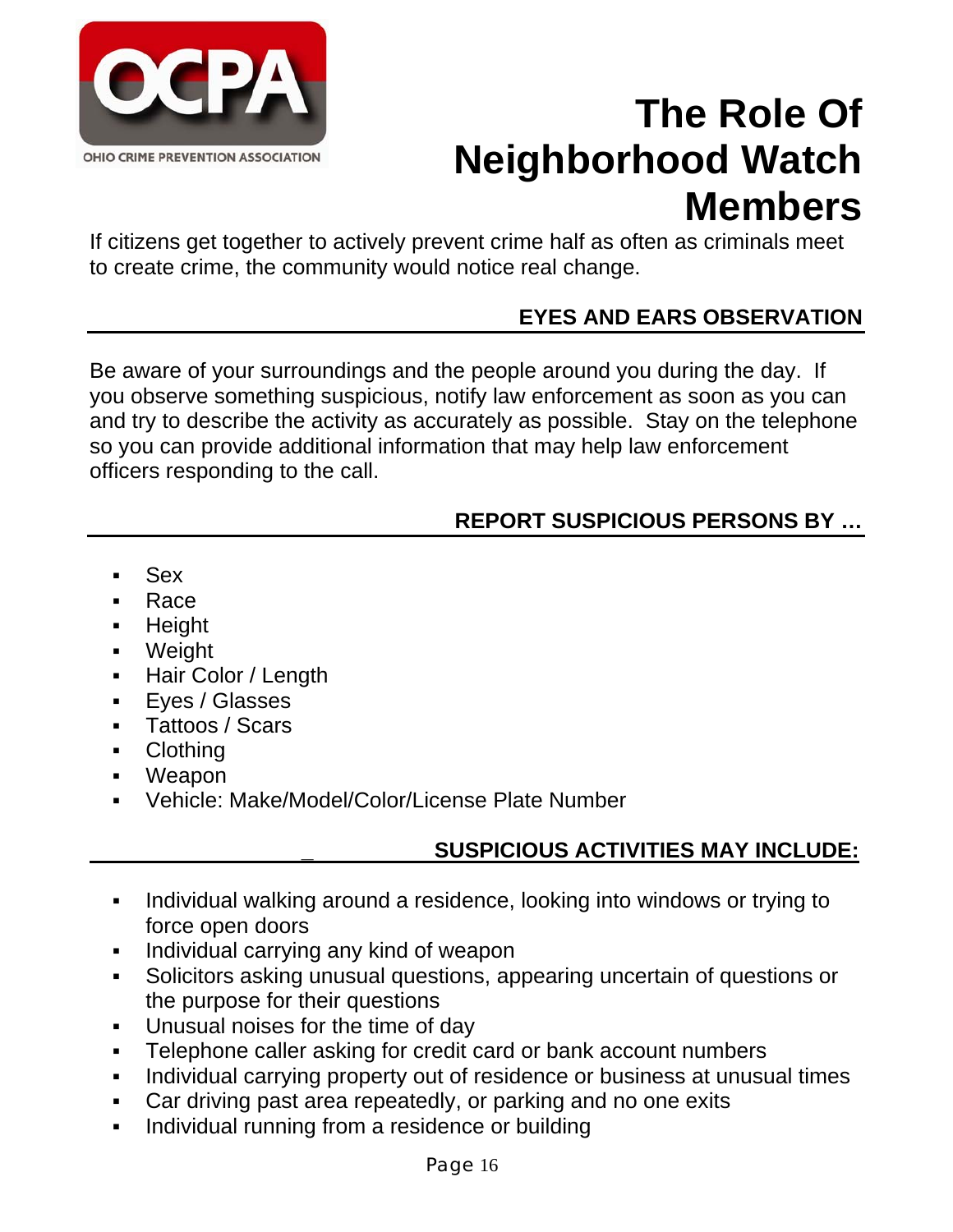- Unusual or chemical odors coming from a residence
- Vacant or occupied house with unusually high amount of traffic to and from, especially late at night
- Double-parked cars in front of house
- Groups of people congregating on front steps of residence, or nearby
- People displaying large sums of cash, or carrying valuables into house but leaving without them

#### **TEAMWORK**

Work together for the good of the Watch and your neighborhood. Help out neighbors by watching their homes when they are away on vacation or just at work. Maintain a lived-in look to neighbors' residence by picking up newspapers and mail; parking your car in their driveway, and putting garbage cans out on the day it is normally collected. By maintaining a lived-in appearance to homes, you and your neighbors are working together to prevent criminal activity in the area.

There are many other ways you can work with your neighbors. If a neighbor or family in your area is a victim of crime, Watch members can show support by going with them to court, or contacting a Victim Assistance Center for them.

#### **PRACTICE PERSONAL SAFETY AND SECURITY**

Crime prevention is a way of life that offers greater security and peace of mind. Practice basic personal safety measures and always be aware of your surroundings, whether at home or away. Maximize home security by surveying and correcting security weaknesses in your residence. A law enforcement officer will survey your home with you and discuss ways to increase home security.

#### **MEETINGS**

Regularly attend meetings and work with other members on the goals and initiatives of the Watch. Not only will you receive crime prevention training at meetings, but you will benefit from meeting neighbors and keeping up with area concerns as they arise.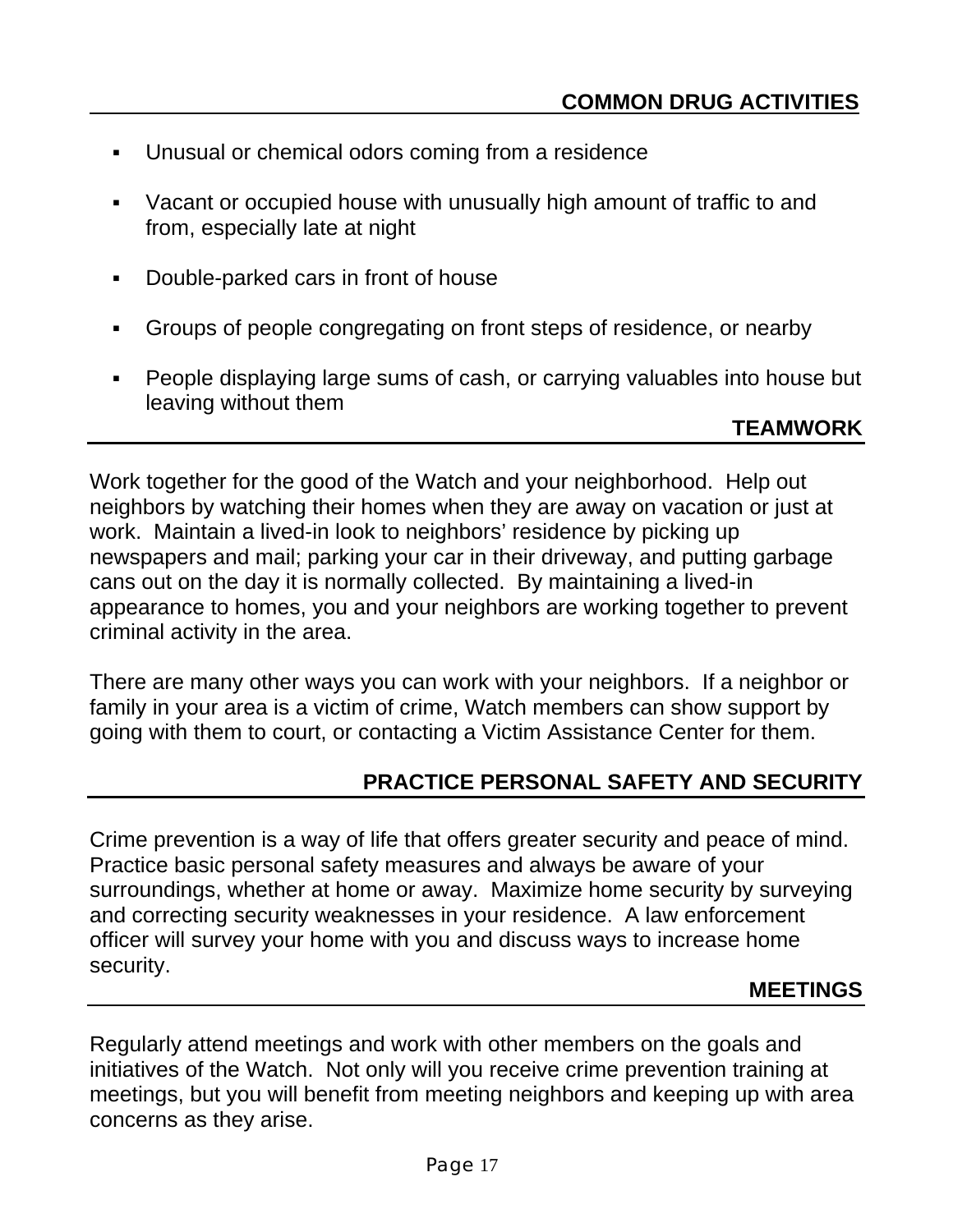- **-** Distributes information to members
- **Recruits new members**
- **Provides current crime prevention information to members**
- **Updates Phone Trees**
- **Announces and advertises meetings**
- **Leads meetings**
- Coordinates information with law enforcement liaison officer
- Develops agendas and finds guest speakers for meetings
- Delegates duties among members

#### **A WATCH MEMBER**

- Attends meetings
- Works with other members on common goals
- Reports suspicious and criminal activity in area
- **-** Looks after residences when neighbors are away
- **Practices safety and security measures at home and work**
- **Supports the Captain in accomplishing goals**
- **Recruits new members**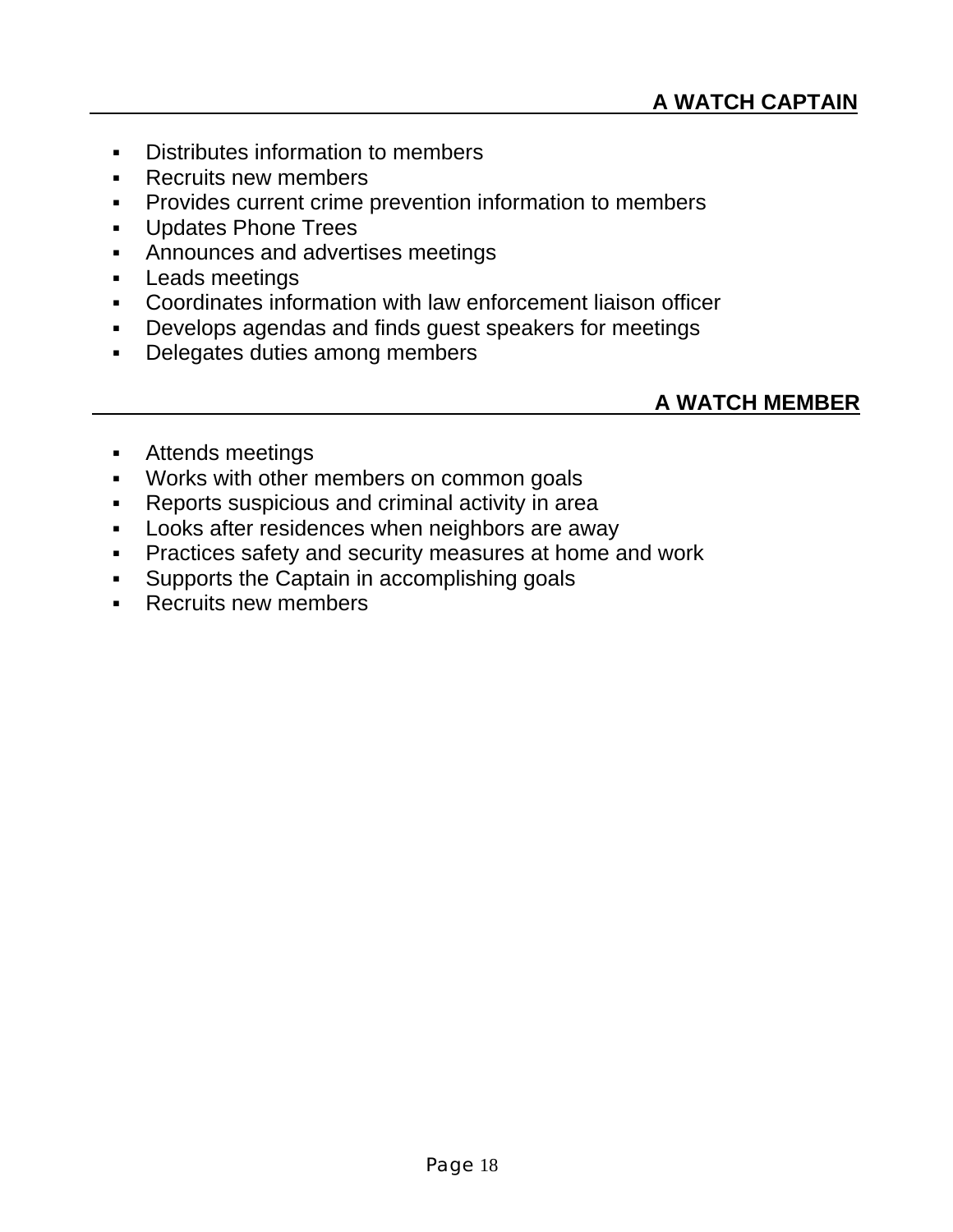

### **What Should Citizens Know About Terrorism?**

- Terrorism:
	- o Creates fear and panic.
	- o Cause disruption in daily activities of the community.
	- o Harasses our governing bodies.
- Intimidates and Demoralizes Citizens
	- o Forces policy change.
- Activities or Behavior:
	- o Assaults & Murders
	- o Arson & Bombings
	- o Vandalism
	- o Graffiti messages of hate or social disorder
	- o Kidnapping & Skyjackings
	- o Cyber terrorism
- How is terrorism funded locally?
	- o Robbery & Burglary
	- o Counterfeiting
	- o Narcotics
	- o Extortion
	- o Charities & Businesses
	- o Sympathizers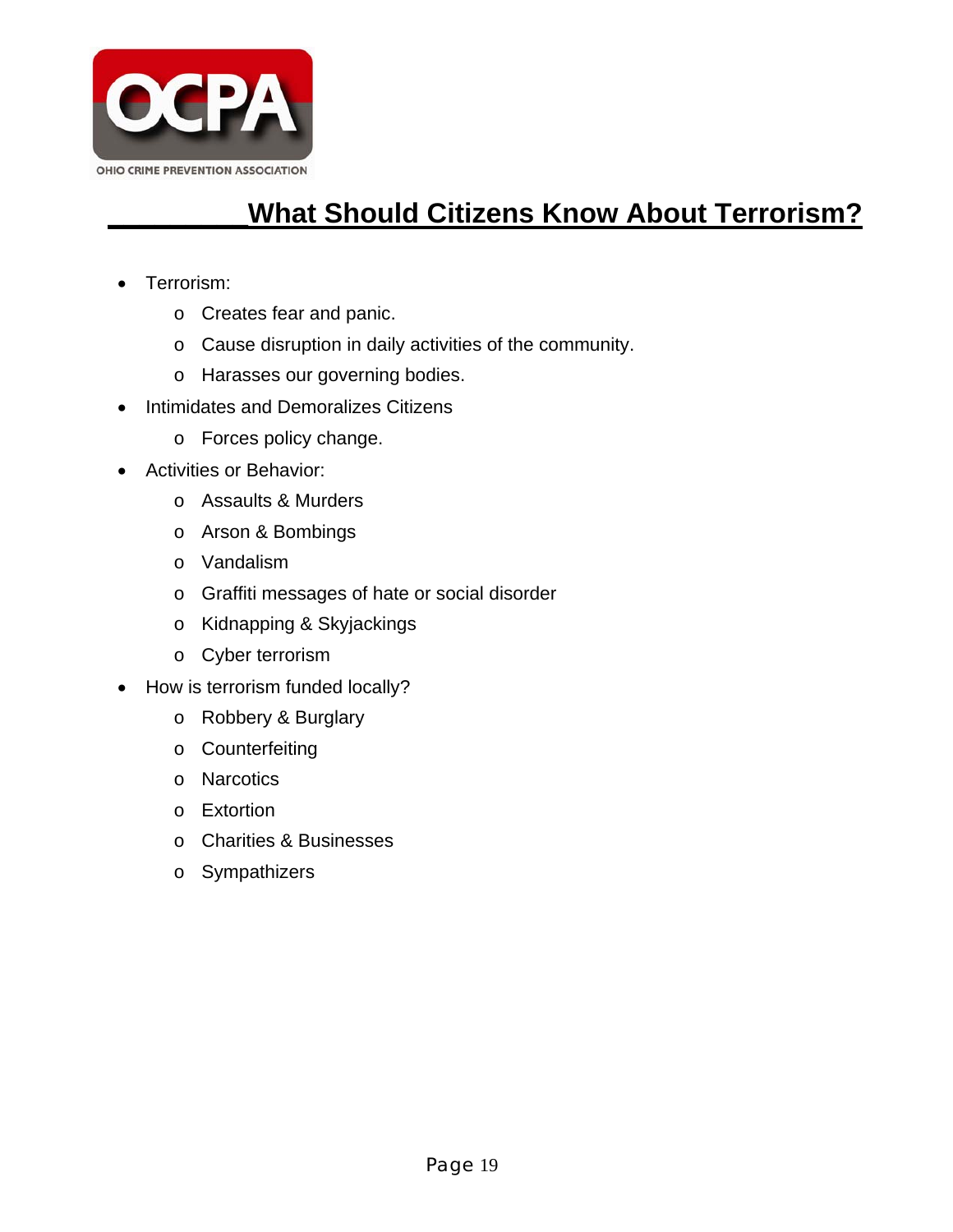Although the U.S. government is responding to the terrorist attacks of September 11, 2001, citizens can take concrete steps in the community and in the workplace to help detect and deter suspected domestic and international terrorists. By being aware of your surroundings and knowing how and when to report crime, you can make a difference in the war on terrorism.

Signs of terrorist activity may include:

- Someone bragging or talking about plans to harm citizens in violent attacks or who claims membership in a terrorist organization that espouses killing innocent people.
- Suspicious packages, luggage, or mail that have been abandoned in a crowded place like an office building, an airport, a school, or a shopping center.
- Suspicious letter or package that arrives in your mailbox. (stay away from the letter or package and don't shake, bump or sniff it; wash hands thoroughly with soap and water.)
- Someone suspiciously exiting a secured, non-public area near a train or bus depot, airport, tunnel, bridge, government building, or tourist attraction.
- Any type of activity or circumstance that seems frightening or unusual within the normal routines of your neighborhood, community, and workplace.
- Someone unfamiliar loitering in a parking lot, government building, or around a school or playground.
- Someone using or threatening to use a gun or other weapon, place a bomb, or release a poisonous substance into the air, water, or food supply.
- **Strange odors, smoke, fire, or an explosion.**
- Abandoned vehicles.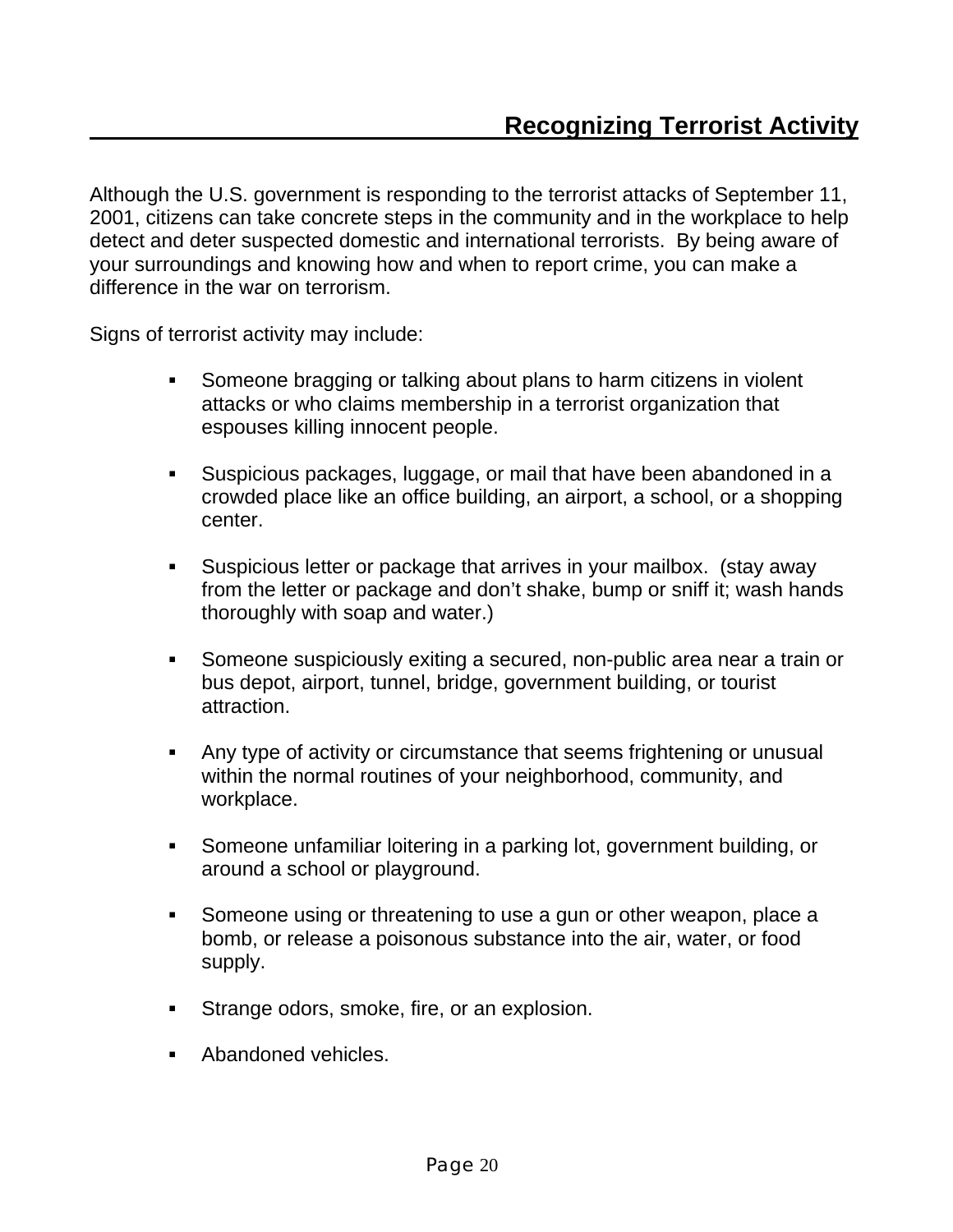

### **Reporting Terrorist Activity**

- **If you believe you have information that would help authorities, do not take any** action other than to inform you local police department or FBI as soon as possible. Here are some tips for reporting:
- **Call 911 for life-threatening emergencies only.**
- Call your police non-emergency number to report any behavior or event that seems to be outside the norm or is frightening but does not immediately endanger lives or property.
- Call your local FBI field office. To find your local office, go to www.fbi.gov/contact/fo/info.htm or check inside the front cover the phone book. You can also contact the FBI at 1-866-483-5137 or submit a tip on their web site, www.fbi.gov
- **Remain calm and provide the following information:** 
	- o your name and address
	- o a brief description of the event -- what happened, when, where, and who was involved
	- o description of the suspect: sex, race, age, height, weight, hair color, clothing, distinctive characteristics such as a beard, mustache, scars, or accent
	- o description of the vehicle if one was involved: color, make, model, year, license plate, and special features such as stickers, dents, or decals
	- o where you think the suspicious person(s) may have gone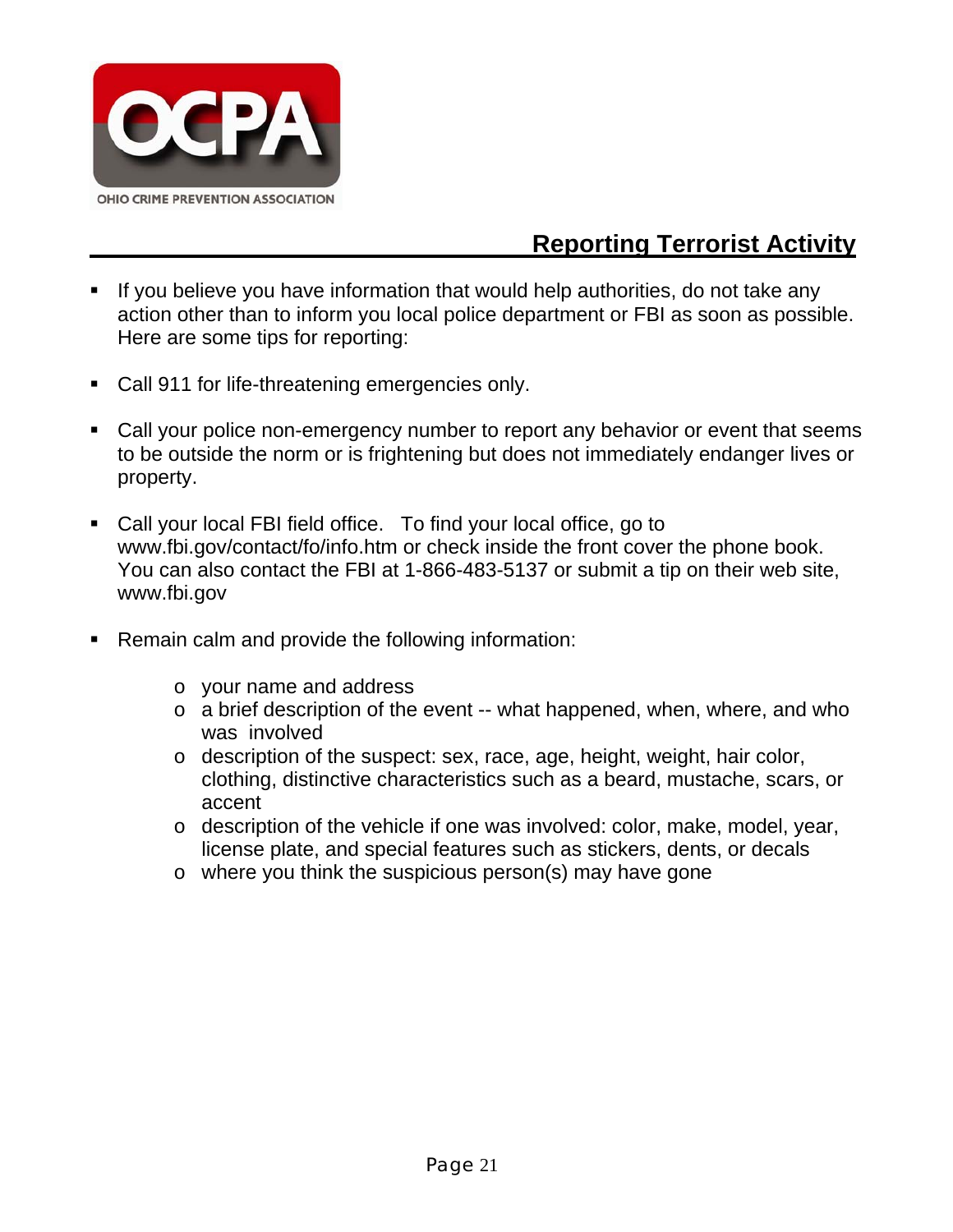

### **Disaster Preparedness: A Checklist**

Make a list of important phone numbers, such as non-emergency numbers for the police and fire departments, FBI field office, and local emergency management office. Post it by your telephone. Make sure children know how to dial 911 or "0" in an emergency.

Develop a communications plan for your family. Choose someone who does not live with you (preferably out-of-town) that you and other family members can contact to check on each other in the event that you are separated during a disaster. Carry the number in your wallet.

Establish a meeting place for family members if home or neighborhood evacuation is necessary. Pick on place near your home and one outside your neighborhood in case you can't return after a disaster.

Assemble an emergency preparedness kit that contains the following supplies:

- \_\_\_\_\_ three to five day supply of water (one gallon per person per day)
- \_\_\_\_\_ food that will not spoil and requires no cooking
- \_\_\_\_\_ first-aid kit and needed medicine
- \_\_\_\_\_ emergency tools, such as a battery powered radio, cell phone, flashlight
- extra batteries
- \_\_\_\_\_ personal items like toilet paper and plastic garbage bags
- change of clothing and blankets for each person
- \_\_\_\_\_ portable generator if possible

Take a basic course in CPR and first-aid.

Learn how to turn off water, gas, and electricity at the main switches.

\_\_\_\_\_ Learn about emergency plans for your children's school or day care center.

\_\_\_\_\_ Draw a floor plan of your home and mark two escape routes from each room. Practice

your

evacuation plan.

**EXECT** Know your community's evacuation routes.

\_\_\_\_\_ Work with your Neighborhood Watch group or civic association to create community disaster

preparedness plans.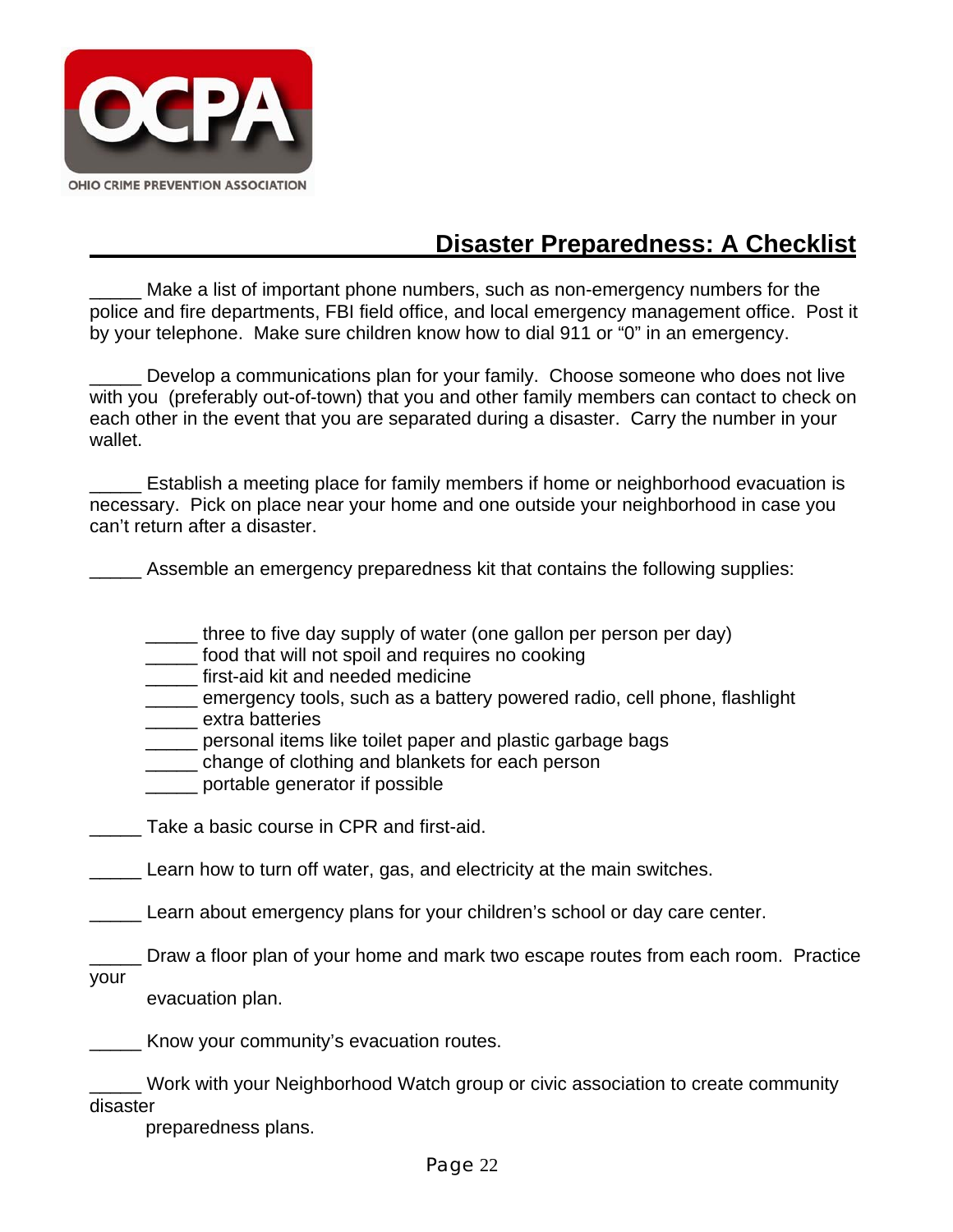

### **COMMUNITY LIGHTING CHECK**

|                                      | <b>Excellent</b> | Good | <b>Problem</b> |
|--------------------------------------|------------------|------|----------------|
| <b>Street lights spaced properly</b> |                  |      |                |
| <b>All lights work</b>               |                  |      |                |
| No broken globes                     |                  |      |                |
| All globes clean                     |                  |      |                |
| <b>Nothing blocking street light</b> |                  |      |                |
| <b>Driveways lit</b>                 |                  |      |                |
| Front yards lit                      |                  |      |                |
| Garage doors lit                     |                  |      |                |
| <b>Residence numbers lit</b>         |                  |      |                |

### **IDENTIFY THE PROBLEMS ON BACK**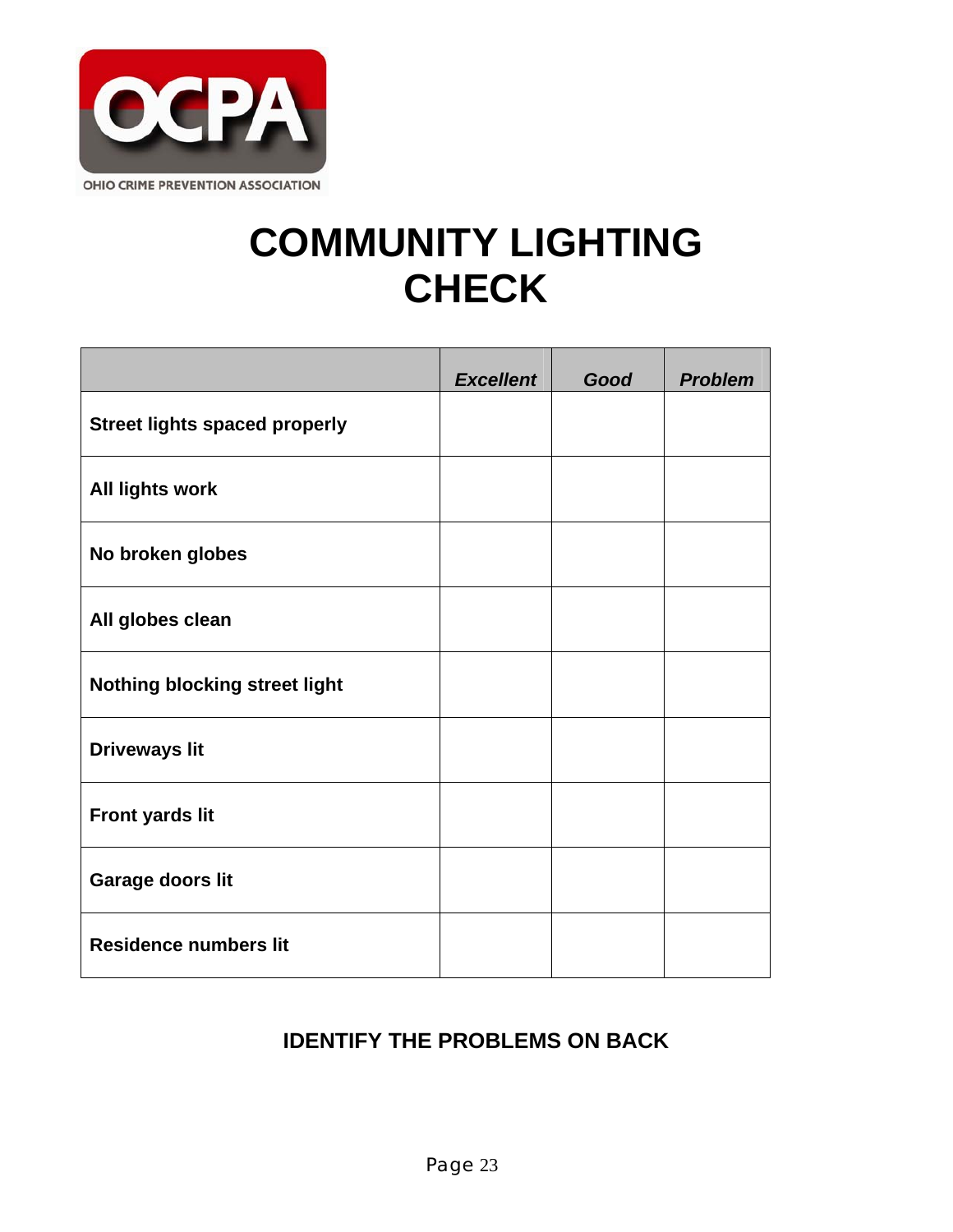| <b>LOCATION</b> | <b>PROBLEMS</b> |
|-----------------|-----------------|
|                 |                 |
|                 |                 |
|                 |                 |
|                 |                 |
|                 |                 |
|                 |                 |
|                 |                 |
|                 |                 |
|                 |                 |
|                 |                 |
|                 |                 |

**Date\_\_\_\_\_\_\_\_\_\_ Time\_\_\_\_\_\_\_\_\_\_ Signature\_\_\_\_\_\_\_\_\_\_\_\_\_\_\_\_\_\_\_\_\_\_\_\_\_\_\_\_\_\_\_\_\_**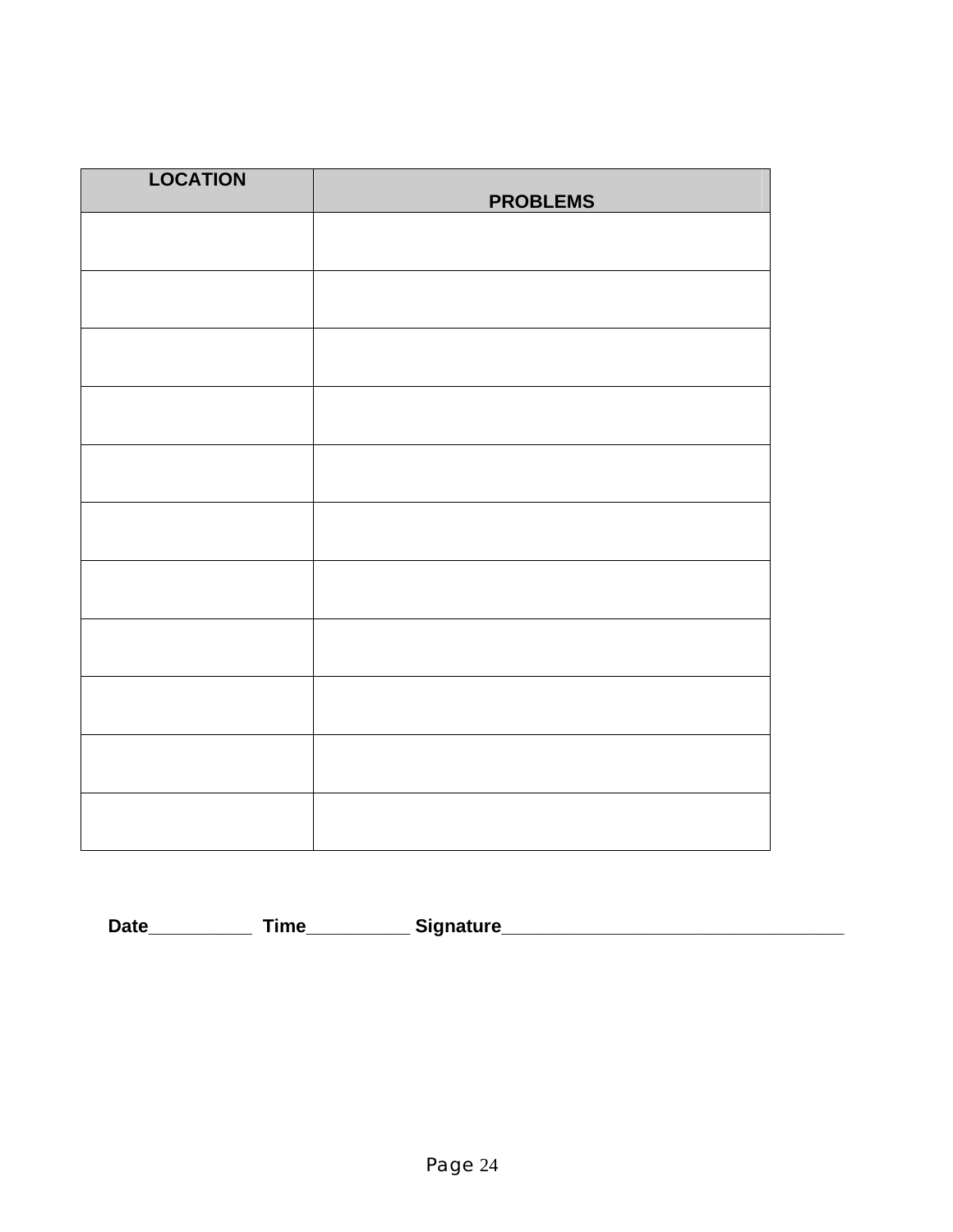

### **COMMUNITY SECURITY CHECK**

|                                       | <b>Excellent</b> | Good | <b>Problem</b> |
|---------------------------------------|------------------|------|----------------|
| <b>Street names plainly marked</b>    |                  |      |                |
| House number visible from street      |                  |      |                |
| <b>Residence appears occupied</b>     |                  |      |                |
| <b>Operation I.D. sticker visible</b> |                  |      |                |
| <b>Garage doors closed</b>            |                  |      |                |
| <b>Shrubs below window level</b>      |                  |      |                |
| No valuables left in yard             |                  |      |                |
| No valuables left in vehicle          |                  |      |                |
| No ladder outside                     |                  |      |                |

#### **IDENTIFY THE PROBLEMS ON BACK**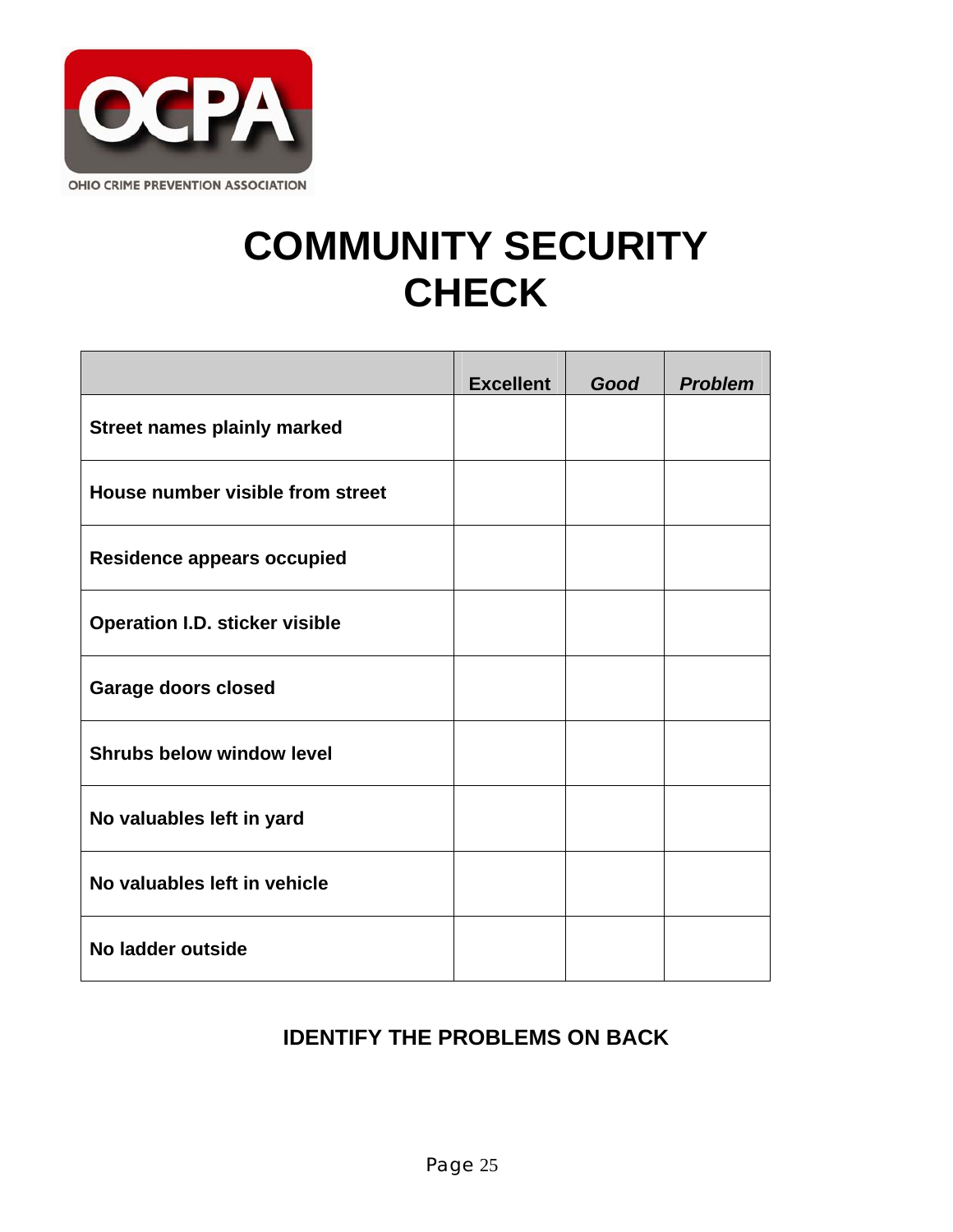| <b>LOCATION</b> | <b>PROBLEMS</b> |
|-----------------|-----------------|
|                 |                 |
|                 |                 |
|                 |                 |
|                 |                 |
|                 |                 |
|                 |                 |
|                 |                 |
|                 |                 |
|                 |                 |
|                 |                 |
|                 |                 |

| <b>Date</b> | ïme | Sianature |
|-------------|-----|-----------|
|             |     |           |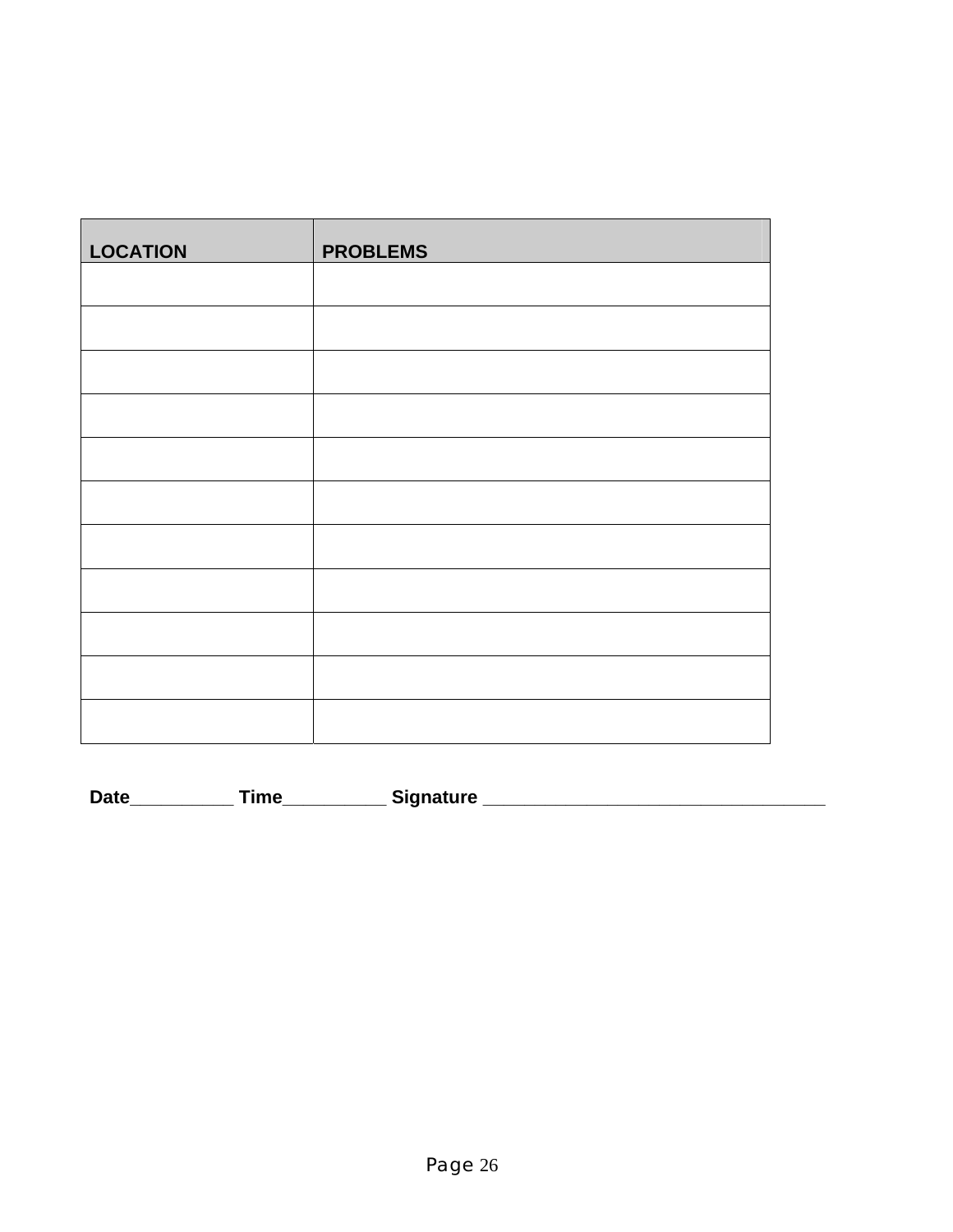

### **PERSONAL PROPERTY IDENTIFICATION RECORD**

If you are a victim of a burglary, it is important that you know the serial numbers of the items stolen. Without the positive identification made possible by a serial number – or a unique number which you may engrave or mark on your property – you may not be able to prove you are the rightful owner if the item is recovered from the thief. Recovered property that cannot be positively identified as being stolen cannot be used as evidence against the thief.

Take a few minutes and record the description, serial numbers and value of those items which are most likely to be stolen. Many of them are listed for you on this form. If you have valuable jewelry, silver, antiques or art objects, take color photographs and note any marks, blemishes or features that make it uniquely identifiable. Keep your property record form and photographs with your insurance papers or in another safe place.

| <b>Credit &amp; Charge Cards</b> |                    |                |                    |  |  |  |  |
|----------------------------------|--------------------|----------------|--------------------|--|--|--|--|
| <b>COMPANY</b>                   | <b>CARD NUMBER</b> | <b>COMPANY</b> | <b>CARD NUMBER</b> |  |  |  |  |
|                                  |                    |                |                    |  |  |  |  |
|                                  |                    |                |                    |  |  |  |  |
|                                  |                    |                |                    |  |  |  |  |
|                                  |                    |                |                    |  |  |  |  |
|                                  |                    |                |                    |  |  |  |  |
|                                  |                    |                |                    |  |  |  |  |
|                                  |                    |                |                    |  |  |  |  |
|                                  |                    |                |                    |  |  |  |  |
|                                  |                    |                |                    |  |  |  |  |
|                                  |                    |                |                    |  |  |  |  |

After you complete your inventory, you will realize how much you have to lose in a burglary.

| <b>HOUSEHOLD AND PERSONAL ITEMS</b> |                             |               |                                |                |  |
|-------------------------------------|-----------------------------|---------------|--------------------------------|----------------|--|
| <b>ITEM</b>                         | <b>BRAND</b><br><b>NAME</b> | <b>MODEL#</b> | <b>SERIAL</b><br><b>NUMBER</b> | <b>S VALUE</b> |  |
| <b>TELEVISION</b>                   |                             |               |                                |                |  |
| <b>TELEVISION</b>                   |                             |               |                                |                |  |
| <b>VCR</b>                          |                             |               |                                |                |  |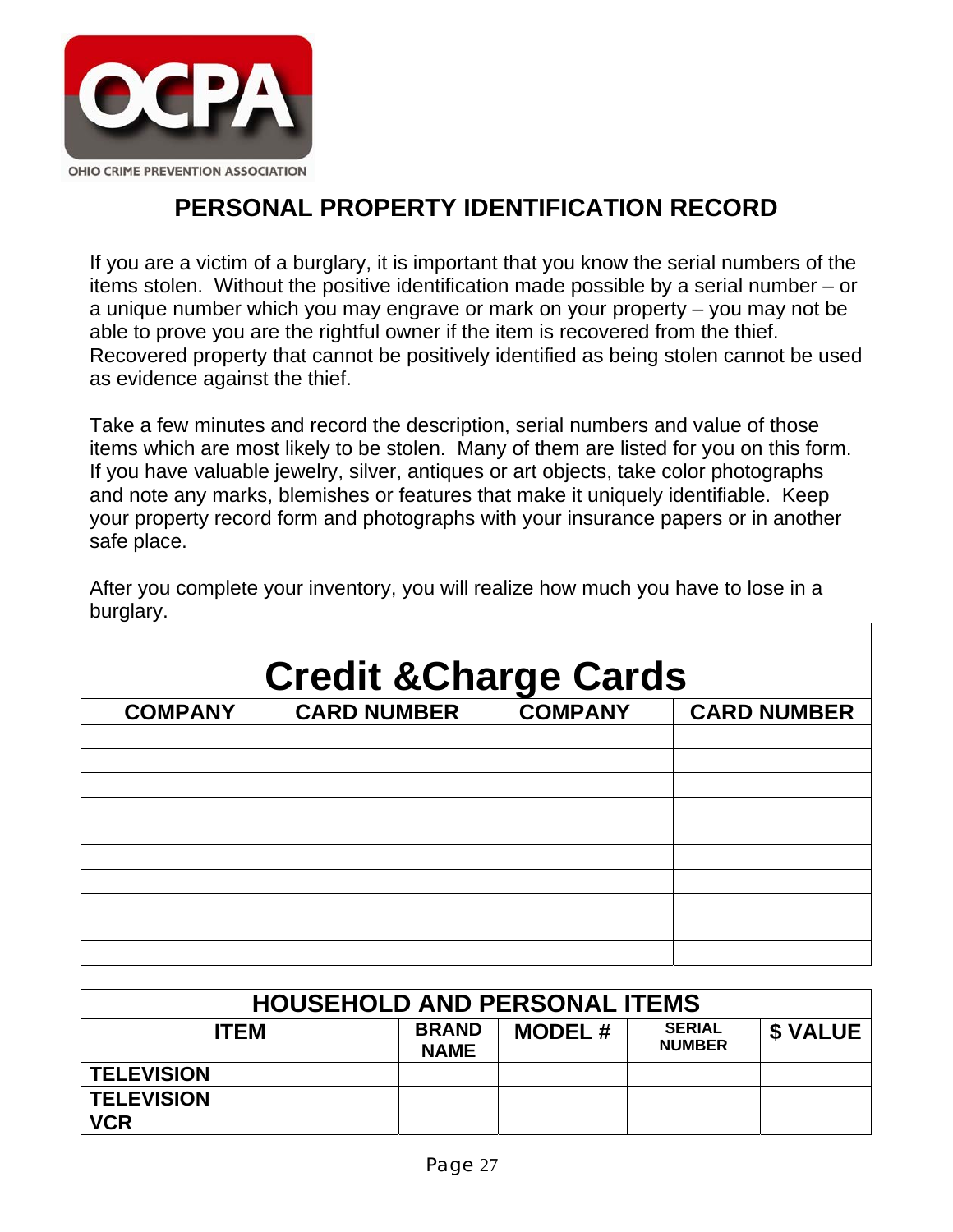| <b>CD PLAYER</b>        |             |                                                       |                      |  |                |                |
|-------------------------|-------------|-------------------------------------------------------|----------------------|--|----------------|----------------|
| <b>DVD PLAYER</b>       |             |                                                       |                      |  |                |                |
| <b>WALKMAN</b>          |             |                                                       |                      |  |                |                |
| <b>MICROWAVEOVEN</b>    |             |                                                       |                      |  |                |                |
| <b>COMPUTER MONITOR</b> |             |                                                       |                      |  |                |                |
| <b>CPU (HARD DRIVE)</b> |             |                                                       |                      |  |                |                |
| <b>PRINTER</b>          |             |                                                       |                      |  |                |                |
| <b>WATCH</b>            |             |                                                       |                      |  |                |                |
| <b>WATCH</b>            |             |                                                       |                      |  |                |                |
| <b>CAMERA</b>           |             |                                                       |                      |  |                |                |
| <b>VIDEO CAMERA</b>     |             |                                                       |                      |  |                |                |
|                         |             |                                                       |                      |  |                |                |
|                         |             |                                                       |                      |  |                |                |
|                         |             |                                                       |                      |  |                |                |
|                         |             |                                                       |                      |  |                |                |
|                         |             |                                                       |                      |  |                |                |
|                         |             |                                                       |                      |  |                |                |
|                         |             |                                                       |                      |  |                |                |
|                         |             |                                                       |                      |  |                |                |
|                         |             |                                                       |                      |  |                |                |
|                         |             | POWER TOOLS, LAWN & GARDEN EQUIPMENT, & MISC.         |                      |  |                |                |
|                         |             |                                                       |                      |  |                |                |
|                         |             |                                                       |                      |  |                |                |
|                         |             |                                                       |                      |  |                |                |
|                         |             |                                                       |                      |  |                |                |
|                         |             |                                                       |                      |  |                |                |
|                         |             |                                                       |                      |  |                |                |
|                         |             |                                                       |                      |  |                |                |
|                         |             |                                                       |                      |  |                |                |
|                         |             |                                                       |                      |  |                |                |
|                         |             |                                                       |                      |  |                |                |
|                         |             | <b>AUTOMOBILES, MOTORCYCLES, RV'S, &amp; BICYCLES</b> |                      |  |                |                |
| <b>MAKE</b>             | <b>YEAR</b> | <b>MODEL</b>                                          | <b>SERIAL NUMBER</b> |  | <b>LICENSE</b> | <b>\$VALUE</b> |
|                         |             |                                                       |                      |  |                |                |
|                         |             |                                                       |                      |  |                |                |
|                         |             |                                                       |                      |  |                |                |
|                         |             |                                                       |                      |  |                |                |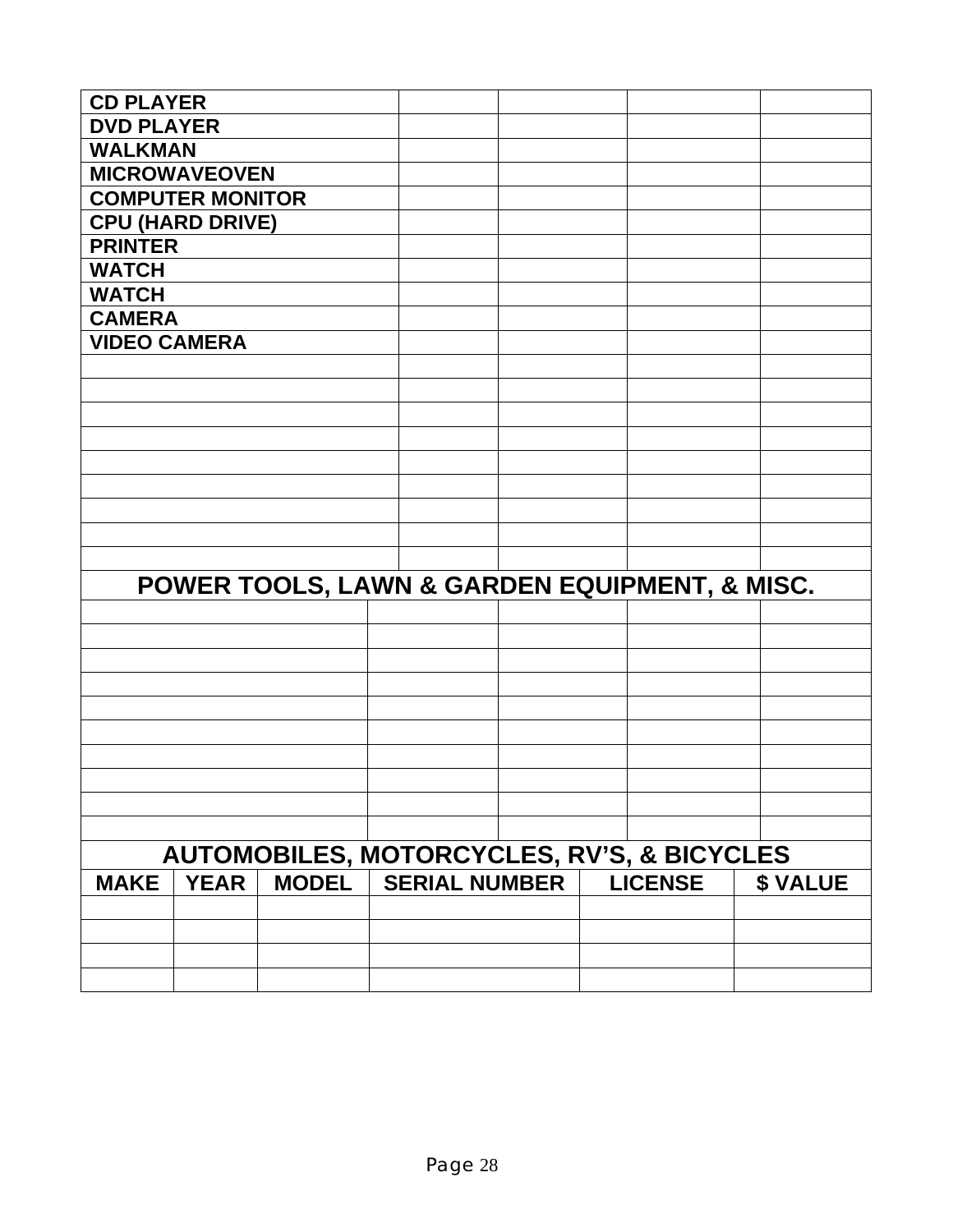

### **HOME SECURITY CHECKLIST**

| <b>FRONT ENTRANCE</b>                                | <b>YES</b> | <b>NO</b> | <b>RECOMMENDATIONS &amp;</b><br><b>COMMENTS</b> |
|------------------------------------------------------|------------|-----------|-------------------------------------------------|
| 1. Is door itself of metal or solid wood             |            |           |                                                 |
| construction?                                        |            |           |                                                 |
| 2. Is door frame strong enough and tight             |            |           |                                                 |
| enough to prevent forcing or spreading?              |            |           |                                                 |
| 3. Are door hinges protected from removal            |            |           |                                                 |
| from outside?                                        |            |           |                                                 |
| 4. Are there windows in the door or within           |            |           |                                                 |
| 40 inches of the locks?                              |            |           |                                                 |
| 5. Are the door locks adequate and in good           |            |           |                                                 |
| repair?                                              |            |           |                                                 |
| 6. Are strikes and strike plates adequate            |            |           |                                                 |
| and properly installed?                              |            |           |                                                 |
| 7. If there are no windows in door, is there         |            |           |                                                 |
| a wide-angle viewer or voice                         |            |           |                                                 |
| intercommunications device?                          |            |           |                                                 |
| 8. Can the lock mechanism be reached                 |            |           |                                                 |
| through a mail sot, delivery port or pet             |            |           |                                                 |
| entrance at doorway?                                 |            |           |                                                 |
| 9. Is there a screen or storm door with an           |            |           |                                                 |
| adequate lock?                                       |            |           |                                                 |
| 10. Is exterior or front entrance lighted with       |            |           |                                                 |
| at least a 40-watt light?                            |            |           |                                                 |
| 11. Can front entrance be observed from              |            |           |                                                 |
| street or public areas?                              |            |           |                                                 |
| 12. Does porch or landscaping offer                  |            |           |                                                 |
| concealment from view from street or public<br>area? |            |           |                                                 |
|                                                      |            |           |                                                 |
| <b>SIDE OR REAR ENTRANCE</b>                         |            |           |                                                 |
|                                                      |            |           |                                                 |
| 13. Is door itself of metal or solid wood            |            |           |                                                 |
| construction?                                        |            |           |                                                 |
| 14. Is doorframe strong enough and tight             |            |           |                                                 |
| enough to prevent forcing or spreading?              |            |           |                                                 |
| 15. Are door hinges protected from removal           |            |           |                                                 |
| from outside?                                        |            |           |                                                 |
| 16. Are there windows in the door or within          |            |           |                                                 |
| 40 inches of the locks?                              |            |           |                                                 |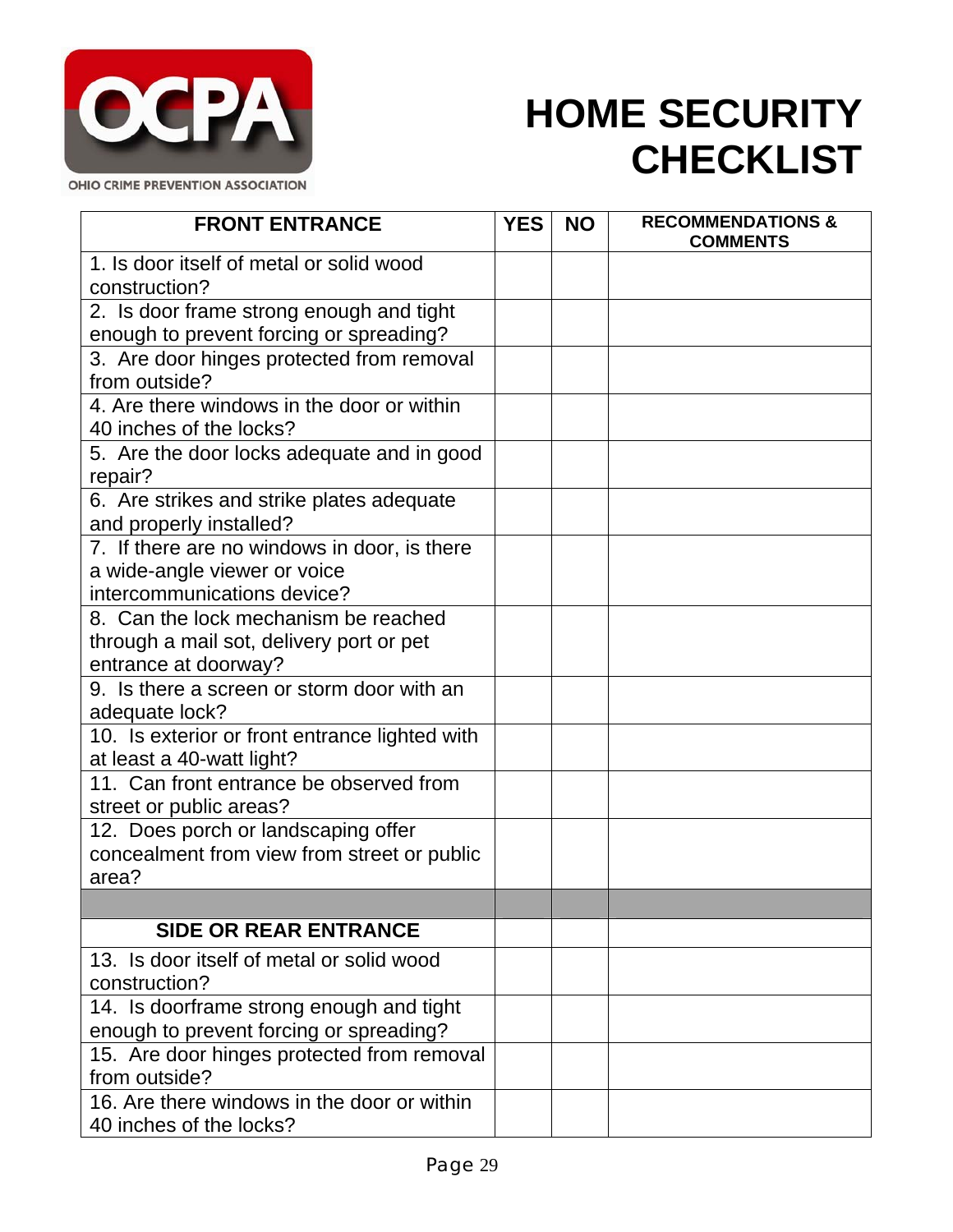| <b>SIDE OR REAR ENTRANCE</b>                                                                                  |  |
|---------------------------------------------------------------------------------------------------------------|--|
| 17. Are the door locks adequate and in<br>good repair?                                                        |  |
| 18. Are strikes and strike plates adequate<br>and properly installed?                                         |  |
| 19. Can the lock mechanism be reached                                                                         |  |
| through a mail sot, delivery port or pet<br>entrance at doorway?                                              |  |
| 20. Is exterior or front entrance lighted with<br>at least a 40-watt light?                                   |  |
| 21. Is doorway concealed from street or<br>neighbor's view by porch, fence or<br>landscaping?                 |  |
| 22. Does doorway have screen or storm<br>door with lock?                                                      |  |
| 23. If door is sliding glass door, is the<br>sliding panel secured from being lifted out of<br>track?         |  |
| 24. Is "charley-bar" or key operated<br>auxiliary lock used on sliding glass door?                            |  |
|                                                                                                               |  |
| <b>ENTRANCES FROM GARAGE &amp; BASEMENT</b>                                                                   |  |
| 25. Are all entrances to living quarters from<br>garage and basement of metal or solid<br>wood construction?  |  |
| 26. Does door from garage to living<br>quarters have locks adequate for exterior<br>entrance?                 |  |
| 27. Does door from basement to living<br>quarters have an adequate lock operated<br>from living quarter side? |  |
|                                                                                                               |  |
| <b>GROUND FLOOR WINDOWS</b>                                                                                   |  |
| 28. Do all windows have adequate locks in<br>operating condition?                                             |  |
| 29. Do windows have screens or storm<br>windows that lock from the inside?                                    |  |
| 30. Do any windows open onto areas that<br>may be hazardous or offer special risk to<br>burglary?             |  |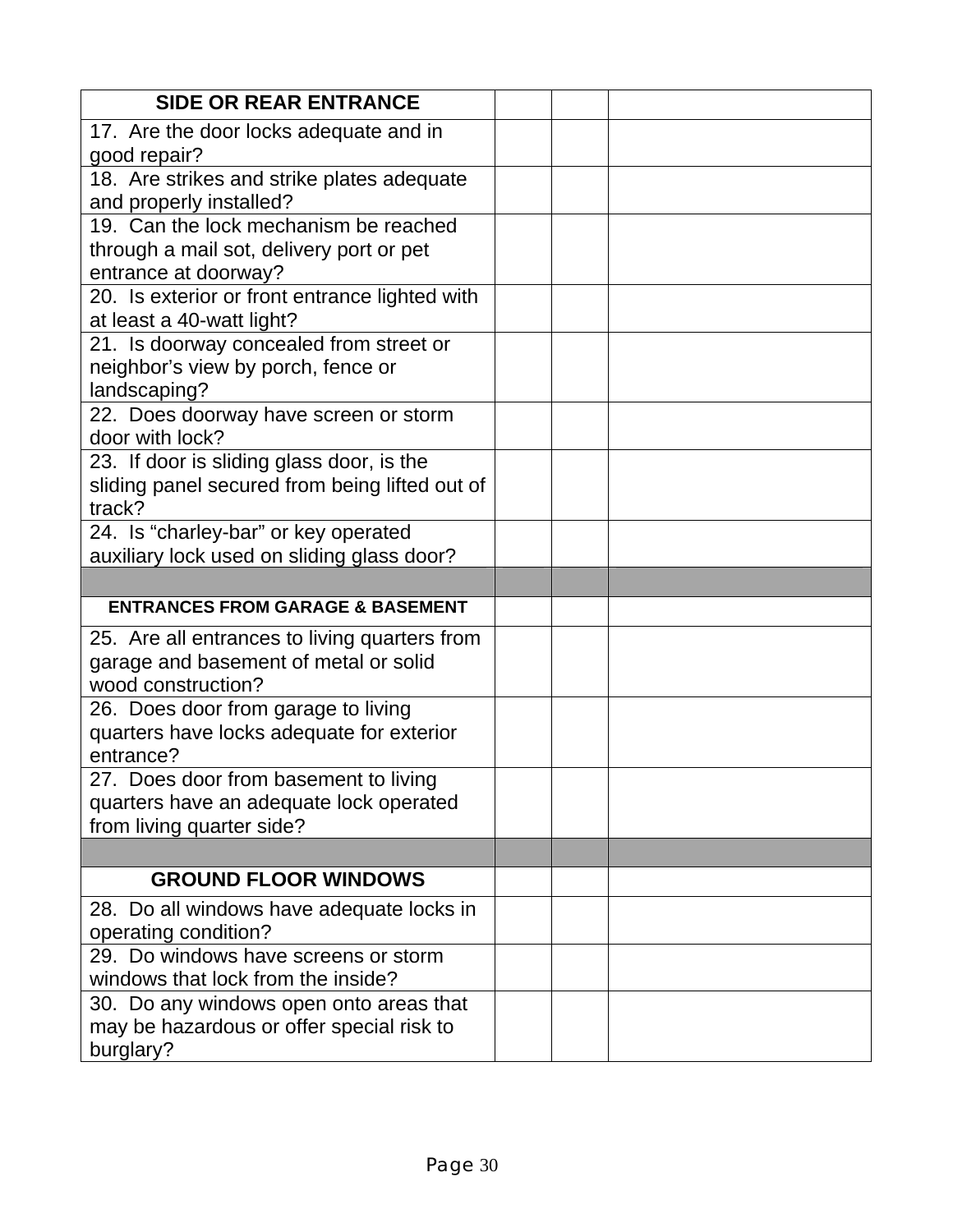| <b>GROUND FLOOR WINDOWS</b>                   |  |
|-----------------------------------------------|--|
| 31. Do windows that open to hazardous         |  |
| areas have security screens or grills?        |  |
| 32. Are exterior areas of windows free from   |  |
| concealing structure or landscaping?          |  |
| 33. Is exterior well lit at all window areas? |  |
|                                               |  |
| <b>UPPER FLOOR WINDOWS</b>                    |  |
| 34. Do any upper floor windows open onto      |  |
| porch or garage roofs or roofs of adjoining   |  |
| buildings?                                    |  |
| 35. If so, are they secured as adequately     |  |
| as if they were at ground level?              |  |
| 36. Are trees and shrubbery kept trimmed      |  |
| back from upper floor windows?                |  |
| 37. Are ladders kept outside the house        |  |
| where they are accessible?                    |  |
|                                               |  |
| <b>BASEMENT DOORS AND WINDOWS</b>             |  |
| 38. Is there a door from outside to the       |  |
| basement?                                     |  |
| 39. If so, is that door adequately secure for |  |
| and exterior door?                            |  |
| 40. Is outside basement entrance lighted      |  |
| by exterior light of at least 40 watts?       |  |
| 41. Is outside basement door concealed        |  |
| from street or neighbors?                     |  |
| 42. Are all basement windows adequately       |  |
| secured against entrance?                     |  |
| <b>GARAGE DOORS AND WINDOWS</b>               |  |
| 43. Is automobile entrance door to garage     |  |
| equipped with adequate locking device?        |  |
| 44. Is garage door kept closed and locked     |  |
| at all times?                                 |  |
| 45. Are garage windows secured                |  |
| adequately for ground floor windows?          |  |
| 46. Is outside utility entrance to garage as  |  |
| secure as required for any ground floor       |  |
| entrance?                                     |  |
| 47. Are tools and ladders kept in garage?     |  |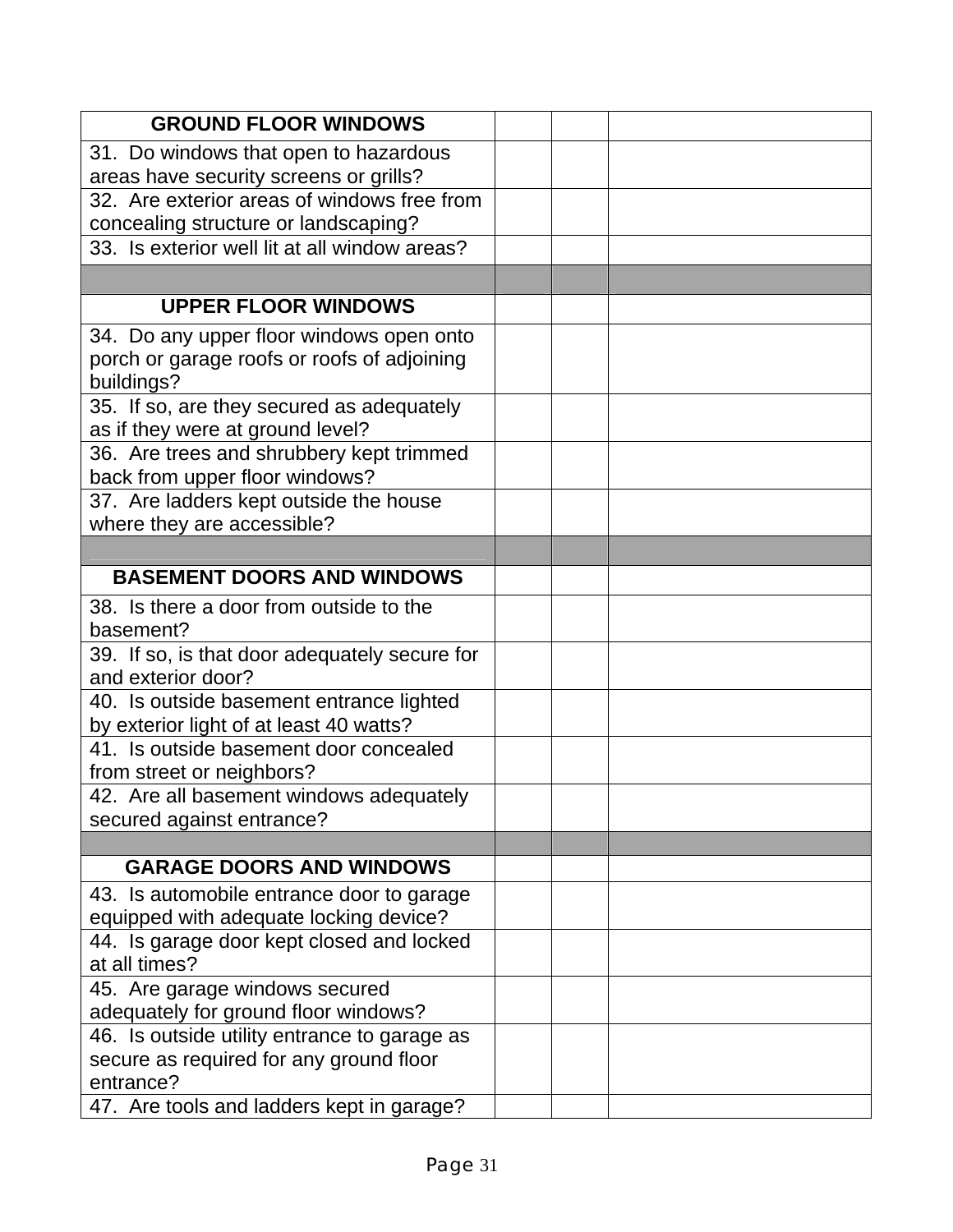

### **VEHICLE DESCRIPTIONS**

| Did vehicle have tinted windows?<br>How many doors: 2 4<br>Mini-Van Truck Wagon SUV Hatchback<br>Convertible |                                                                                  |  |
|--------------------------------------------------------------------------------------------------------------|----------------------------------------------------------------------------------|--|
| Did vehicle have license plates? Number:                                                                     | State:                                                                           |  |
|                                                                                                              |                                                                                  |  |
|                                                                                                              | Anyone in front seat? ________________ Back Seat: ______________________________ |  |
| What did the Driver look like?                                                                               |                                                                                  |  |
|                                                                                                              | What direction did the car come from?<br><u> </u>                                |  |
|                                                                                                              |                                                                                  |  |
|                                                                                                              | Did the vehicle make any noises? (muffler, engine, etc.)__________________       |  |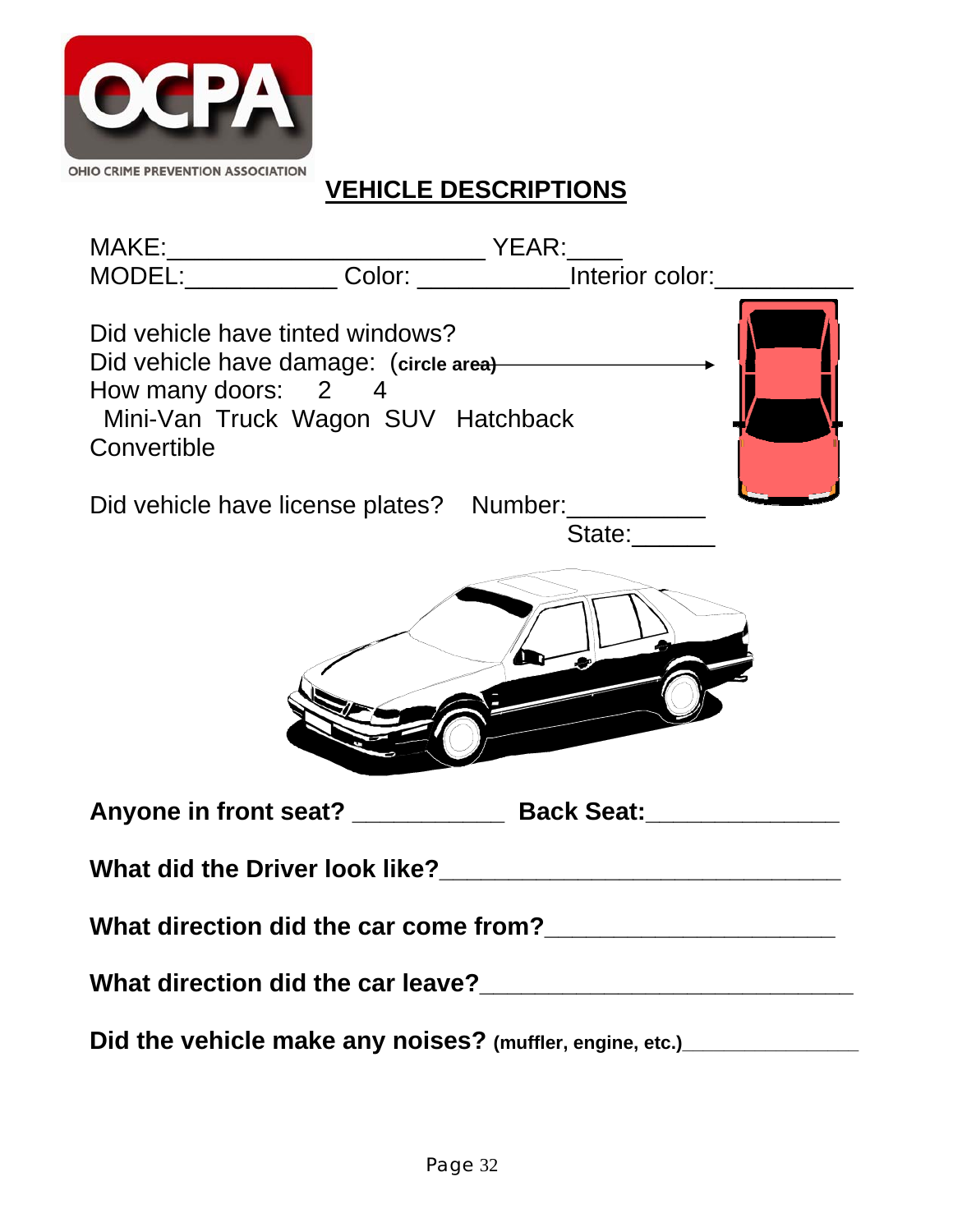

**Suspect Description Sheet** 



**Distinguishable Gait or Limp\_\_\_\_\_\_\_\_\_\_\_\_\_\_\_\_\_\_\_\_\_\_\_\_\_\_\_\_\_\_\_\_\_\_\_\_\_\_\_\_\_\_\_**